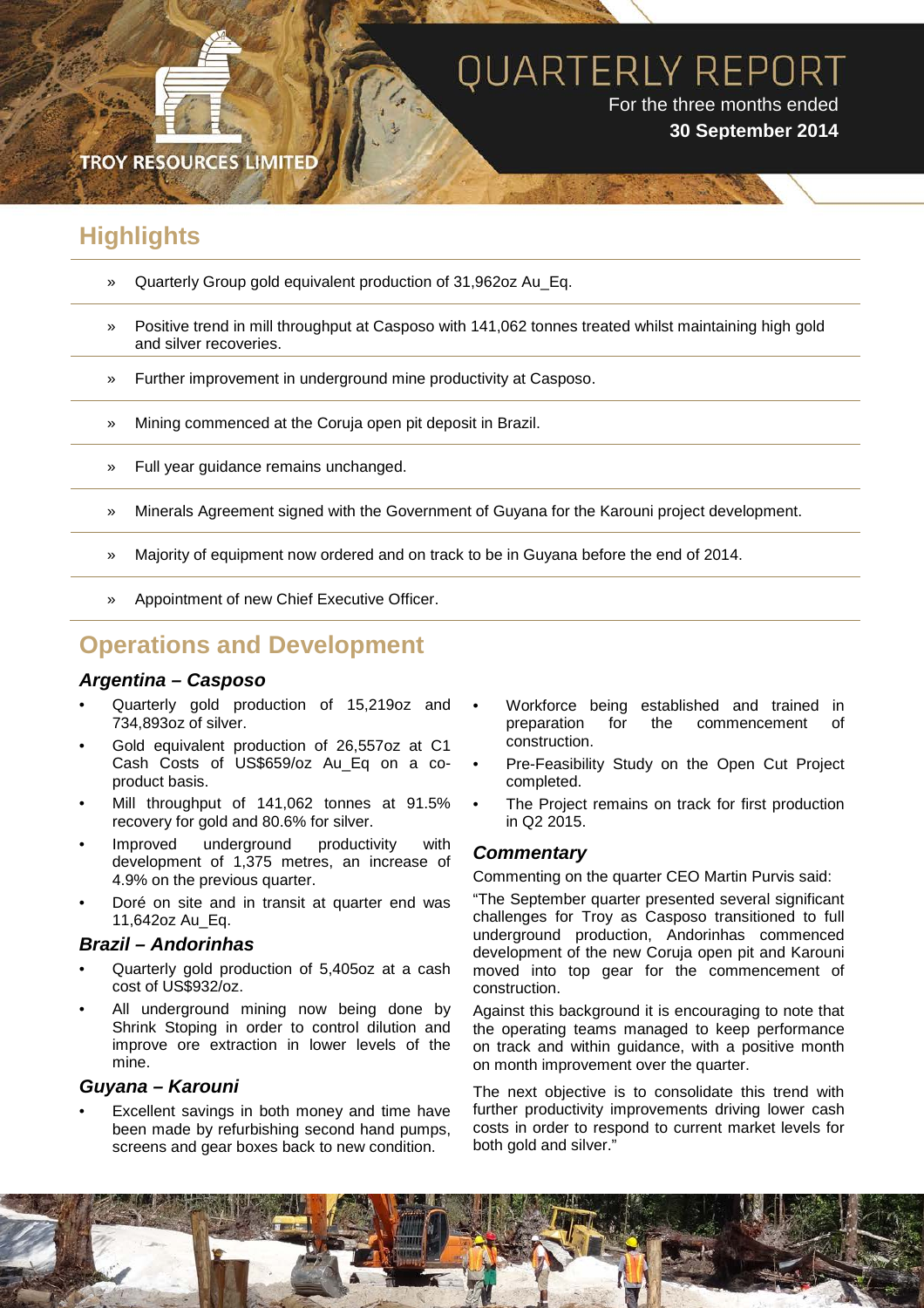

For the three months ended **30 September 2014**

## **Group Results**

|                                   |                               | <b>September</b><br>2014<br><b>Quarter</b> | June<br>2014<br>Quarter  | <b>September</b><br>2013<br><b>Quarter</b> |
|-----------------------------------|-------------------------------|--------------------------------------------|--------------------------|--------------------------------------------|
|                                   | Gold Produced (oz)            | 20,624                                     | 23,057                   | 22,230                                     |
|                                   | Silver Produced (oz)          | 734.893                                    | 828,374                  | 356,548                                    |
|                                   | Gold Equivalent Produced (oz) | 31,962                                     | 35,706                   | 27,924                                     |
| Co Product Costing <sup>(1)</sup> | Cash Cost (per oz)            | A\$762<br><b>US\$705</b>                   | A\$780<br><b>US\$727</b> | A\$941<br><b>US\$862</b>                   |

*(1) Co-Product costing converts silver to an equivalent value of gold ounces. For actual production we use prices achieved.*

## **Operations**

## *CASPOSO, ARGENTINA (Troy 100% through Troy Resources Argentina Ltd) (TRAL)*

| <b>Production Summary</b>                                          | <b>September</b><br>2014<br>Quarter | June<br>2014<br>Quarter | <b>September</b><br>2013<br>Quarter |
|--------------------------------------------------------------------|-------------------------------------|-------------------------|-------------------------------------|
| Processed (t)                                                      | 141,062                             | 129,746                 | 131,266                             |
| Head Grade Gold (g/t)                                              | 3.67                                | 4.08                    | 3.70                                |
| Head Grade Silver (g/t)                                            | 201.14                              | 247.76                  | 104.50                              |
| <b>Recovery Gold (%)</b>                                           | 91.50                               | 91.87                   | 92.46                               |
| <b>Recovery Silver (%)</b>                                         | 80.56                               | 80.15                   | 80.84                               |
| <b>Gold Produced (oz)</b>                                          | 15,219                              | 15,619                  | 14,424                              |
| <b>Silver Produced (oz)</b>                                        | 734,893                             | 828,374                 | 356,548                             |
| Gold Equivalent Produced (1) (oz)                                  | 26,557                              | 28,268                  | 20,116                              |
| Gold Sold (oz)                                                     | 11,455                              | 17,179                  | 10.916                              |
| Silver Sold (oz)                                                   | 574,797                             | 842,340                 | 319,567                             |
| <b>Gold Equivalent Sold (oz)</b>                                   | 20,323                              | 30,041                  | 16,018                              |
| <b>Gold Price Realised (per oz)</b>                                | US\$1,271                           | US\$1,291               | US\$1,325                           |
| <b>Silver Price Realised (per oz)</b>                              | US\$19.78                           | US\$19.70               | US\$21.16                           |
| <b>Cost</b>                                                        | US\$/oz                             | US\$/oz                 | US\$/oz                             |
| C1 Cash Cost (Co-Product basis) <sup>(2)</sup>                     | 659                                 | 684                     | 891                                 |
| Refining and transport costs                                       | 33                                  | 38                      | N/A                                 |
| Reclamation and remediation - amortisation                         | 10                                  | 5                       | N/A                                 |
| Corporate general & administration costs                           | 57                                  | 48                      | N/A                                 |
| Royalties, export tax and local taxes                              | 129                                 | 125                     | N/A                                 |
| Insurance                                                          | 9                                   | 14                      | N/A                                 |
| Exploration                                                        | 9                                   | 14                      | N/A                                 |
| Mine development                                                   | 201                                 | 161                     | N/A                                 |
| Capital equipment                                                  | 53                                  | 46                      | N/A                                 |
| All-In Sustaining Cost (AISC) (Co-Product basis) <sup>(2)(3)</sup> | US\$1,160                           | <b>US\$1,135</b>        | N/A                                 |

<sup>(1)</sup> Based on the ratio of sales prices realized for the quarter.<br><sup>(2)</sup> Cash costs and All-In Sustaining Costs are calculated using Au\_Eq ounces produced as the denominator.<br><sup>(3)</sup> This is the first September quarter that

*September 2013 quarter are not available.*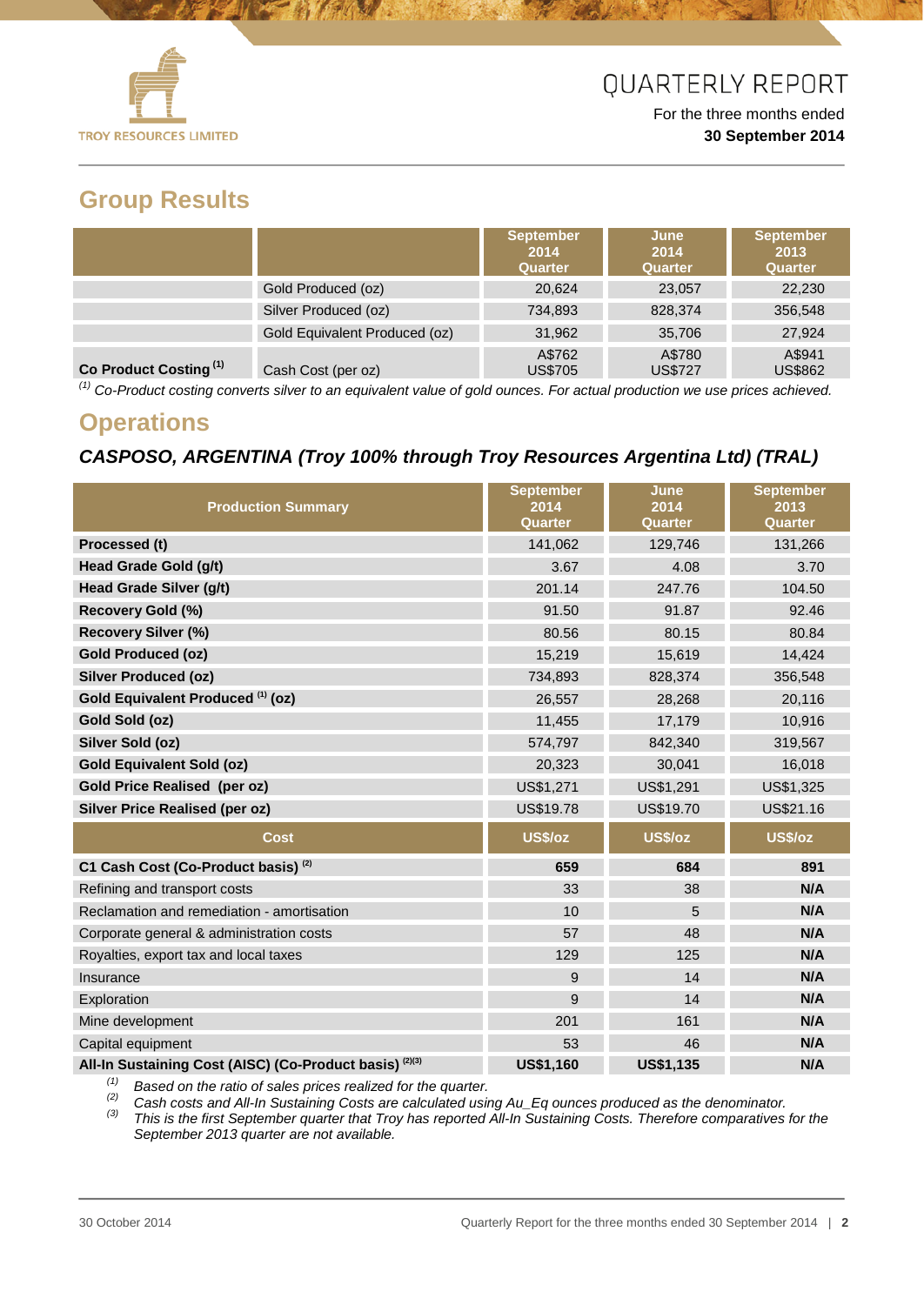

For the three months ended **30 September 2014**

### *Occupational Health, Safety and Environment*

| <b>Safety Statistics</b>               | <b>September</b><br>Quarter |
|----------------------------------------|-----------------------------|
| Man Hours                              | 375,893                     |
| <b>Minor Accidents</b>                 |                             |
| Accidents requiring medical assistance | $12 \,$                     |
| Lost time injuries                     | 7                           |
| <b>Injury Frequency</b>                | 50.55                       |
| Severity rate                          | 0.94                        |

Although there was no variance to the lost time injury statistics, accidents requiring medical assistance increased from 8 to 12 during the quarter. The matrix of overseas workers has been changed, with an experienced health and safety/mine trainer operative being employed to promote, train and assist with the continued improvement of safety systems.

No environmental incidents were recorded for the quarter.

### *Open Pit*

|                     | <b>September</b><br>2014<br>Quarter | June<br>2014<br>Quarter | <b>September</b><br>2013<br>Quarter |
|---------------------|-------------------------------------|-------------------------|-------------------------------------|
| Total Ore Mined (t) | 29,969                              | 68,393                  | 89,059                              |
| Gold Grade (g/t)    | 2.69                                | 3.19                    | 3.67                                |
| Silver Grade (g/t)  | 142.92                              | 165.65                  | 96.30                               |
| Waste Mined (BCM)   | 8,599                               | 145,085                 | 328,529                             |

Mining from both the Kamila open pit and smaller low grade Mercado open pit was completed during the quarter. All production now comes from Casposo's underground operations.

#### *Underground Mining and Development*

|                     | <b>September</b><br>2014<br>Quarter | June<br>2014<br>Quarter | <b>September</b><br>2013<br>Quarter |
|---------------------|-------------------------------------|-------------------------|-------------------------------------|
| Total Ore Mined (t) | 50.640                              | 58,033                  | 30,229                              |
| Gold Grade (g/t)    | 4.60                                | 3.11                    | 2.74                                |
| Silver Grade (g/t)  | 415.94                              | 280.02                  | 218.45                              |
| Development Meters  | 1,375                               | 1,311                   | 894                                 |

The introduction of Cemented Rock Fill to minimise the risk of hanging wall failure has been successful and will continue to be used as part of the mining sequence.

Gold and silver grades increased during the quarter by 47.9% and 48.5% respectively due to the operation starting to access high grade ore from INCA 1 level 9 South and improvements achieved in ground support and mine scheduling.

Underground mine development productivity increased again this quarter, with 1,375m recorded, an increase of 4.9% compared to the June quarter. The offshoot ramp to the high grade INCA 2 Deposit and the first vent raise have been completed.

The INCA 2 Ramp and the continuation of the INCA 1 Ramp to Levels 14 and 15 will be initiated during the December quarter.

#### *Processing*

The plant processed 141,062 tonnes, 8.7% higher than the previous quarter, whilst maintaining high gold and silver recoveries.

As of September, all high grade ore is sourced from the underground mine. In September, a total of 22,400 tonnes at 4.79g/t gold and 534.40g/t silver, blended with stockpiled low grade ore enabled budget to be achieved for the month.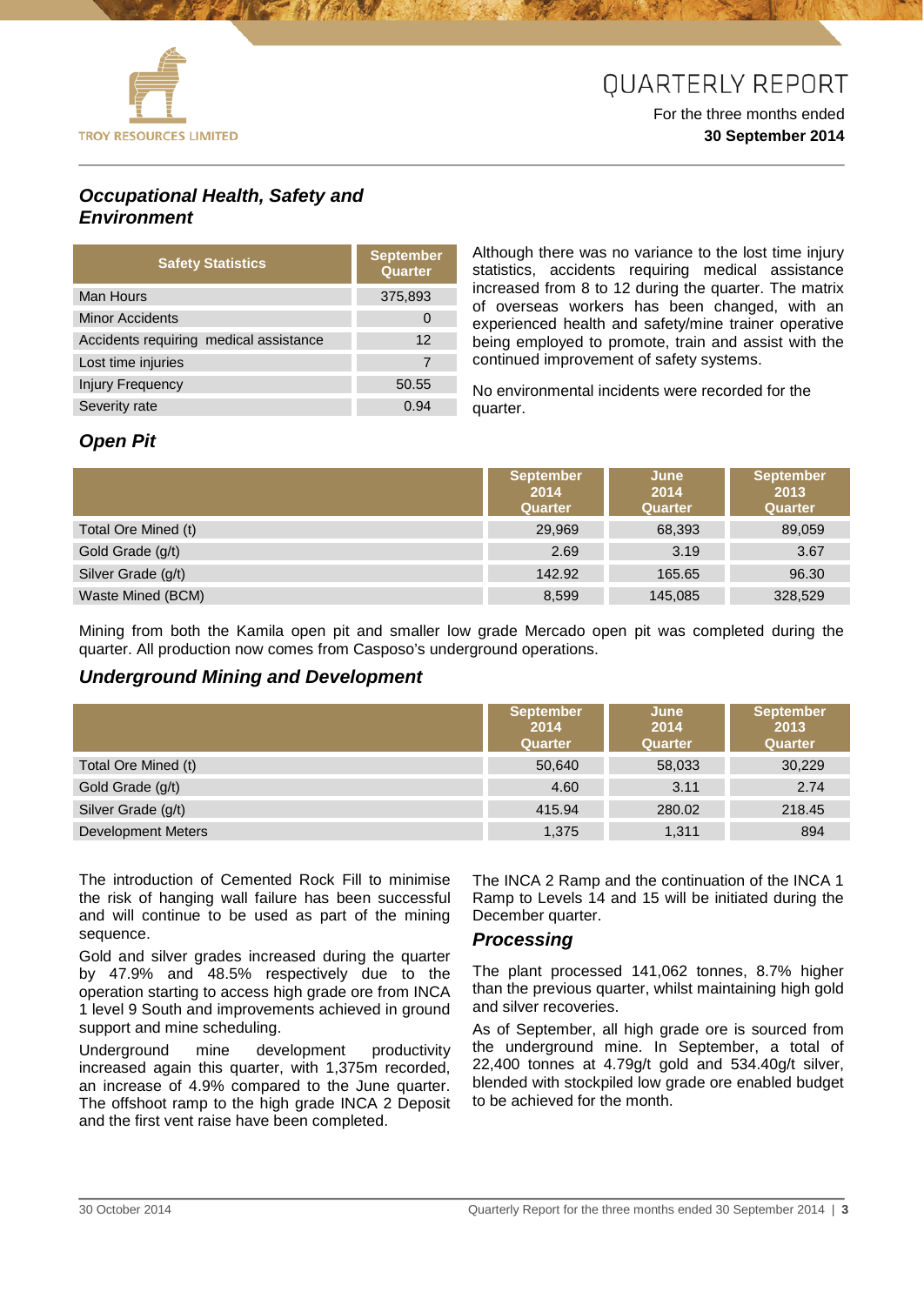

#### For the three months ended **30 September 2014**

## *Costs*

The site produced 15,219oz gold or 26,557oz Au\_Eq at a cash cost of US\$659/oz on a co-product basis (where silver is converted to gold equivalent) and an AISC of US\$1,160. Pleasingly, with the increased head grade of ore being treated through the plant during September and a focus on cost reduction, the AISC for September was US\$961 compared with US\$1,160 for the quarter.

### *Outlook*

With the successful implementation of cemented rock fill in the underground operation, the focus now moves to improving the scheduling and cycling of stopes. These improvements will provide enhanced flexibility to ensure that the orebody is mined more efficiently. With the INCA 2 Offshoot Ramp and programmed drilling below INCA 1 Level 13 having been completed, the focus for the coming quarter will be development of stopes in INCA 2 and INCA 1 Levels 14 and 15.

### *ANDORINHAS, BRAZIL (Troy 100% through Reinarda Mineração Ltda) (RML)*

| <b>Production Summary</b>                | <b>September</b><br>2014<br><b>Quarter</b> | June<br>2014<br>Quarter | <b>September</b><br>2013<br>Quarter |
|------------------------------------------|--------------------------------------------|-------------------------|-------------------------------------|
| Processed (t)                            | 52,872                                     | 60,360                  | 56,363                              |
| Head Grade Gold (g/t)                    | 3.46                                       | 4.18                    | 4.77                                |
| Recovery Gold (%)                        | 92.00                                      | 91.62                   | 90.41                               |
| <b>Gold Produced (oz)</b>                | 5,405                                      | 7,438                   | 7,807                               |
| Gold Sold (oz)                           | 4,400                                      | 7,599                   | 7,999                               |
| <b>Gold Price Realised (per oz)</b>      | US\$1,260                                  | US\$1,290               | US\$1,338                           |
| <b>Cost</b>                              | US\$/oz                                    | US\$/oz                 | <b>US\$/oz</b>                      |
|                                          |                                            |                         |                                     |
| C1 Cash Cost (oz)                        | 932                                        | 893                     | 785                                 |
| Refining and transport costs             | 35                                         | 44                      | N/A                                 |
| Corporate general & administration costs | 57                                         | 48                      |                                     |
| Royalties and local taxes                | 10                                         | 13                      | N/A                                 |
| Insurance                                | 16                                         | 28                      | N/A                                 |
| Exploration                              | 1                                          |                         | N/A                                 |
| Mine development                         | 106                                        | 178                     | N/A                                 |
| Capital equipment                        | 4                                          | 9                       | N/A                                 |

*(1) This is the first September quarter that Troy has reported All-In Sustaining Costs. Therefore comparatives for the September 2013 quarter are not available.*

### *Occupational Health, Safety and Environment*

Andorinhas recorded 3 LTI's and 5 first aid injuries. There were no environmental incidents in the quarter.

Throughout the Mine's life, the Company has focused on the rehabilitation of present day and historic mining workings. Therefore as the mine draws to an end, a lot less rehabilitation work will be required.

#### *Production Results and Summary*

Following some delays in the permitting process, mining from the Coruja open pit deposit finally commenced in August. Consequently ore availability for the first two months of the quarter was below expectations with 10,309 tonnes at 3.47g/t gold being mined. Following the move to shrink stoping (due to increasing complexity in the lower levels of the orebody), the mine produced 16,202 tonnes at 5.53g/t.

Gold production for the quarter was 5,405oz at a cash cost of US\$932/oz, a slight increase on last quarter due to lower gold production.

### *Outlook*

Mining from the Mamão underground operation is scheduled to finish in Q1 2015, with the Coruja open pit and the Andorinhas operation closing in middle of the year.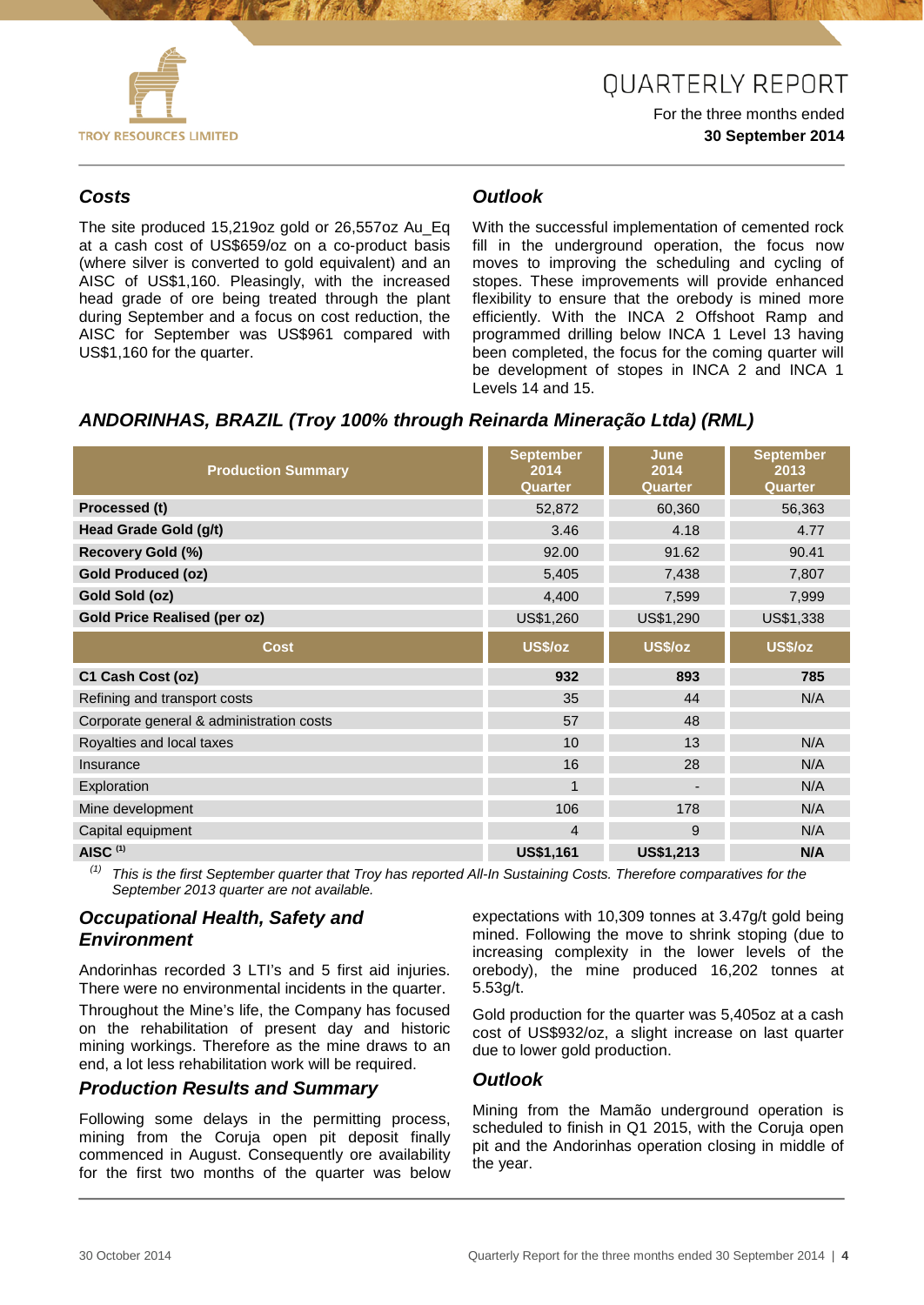



#### For the three months ended **30 September 2014**

## **Development**

#### *GUYANA, KAROUNI PROJECT (Troy 100%)*

Excellent progress continues to be made with development of the Karouni Project, including the signing of a Minerals Agreement with the Government of Guyana subsequent to quarter end.

The Minerals Agreement represents a significant step forward in the development of Karouni and details all fiscal, property, import-export procedures, taxation and other related conditions for its development and operation.

Other progress included:

- The Environmental Impact Statement passed the public comment period and is now being reviewed by the Government.
- All mill components arrived at the project site together with power station generators.
- Camp construction is approximately 70% complete.
- The Construction permit passed the public comment period without negative comment and the licence is expected to be issued during the December quarter.
- The tailings dam construction plan has been approved and is currently awaiting the relevant Minister's sign off.
- Upgrades to access roads have been completed.
- The majority of the mining fleet has been delivered to site, with the remaining equipment expected in country before December.
- Preparation of the Smarts Pit for mining is underway.
- All engineering staff are now in place for the commencement of construction.
- There are currently approximately 200 personnel employed on the Project, including the exploration team. This is expected to increase by a further 100 people over the next quarter as construction activities commence.

The Company released the results of the Pre-Feasibility Study (Study) for Karouni based on a combination of two open cut mines feeding a conventional Carbon-In-Leach gold plant with a nominal capacity of 1Mtpa. The Study assumes that a total of 2.61 million tonnes of material will be processed over a three year period with average annual production of 101,000oz. Metallurgical recovery is expected to be 94% and Life of Mine All-In Sustaining Cash Costs, US\$602/oz. With a build cost of US\$70 million and sustaining capital and spares of US\$6.4 million over the life of mine, the after tax IRR is 50.2% with a payback 1.2 years.



**First Stage Plant Construction**



**New Mine Camp**



**Airstrip**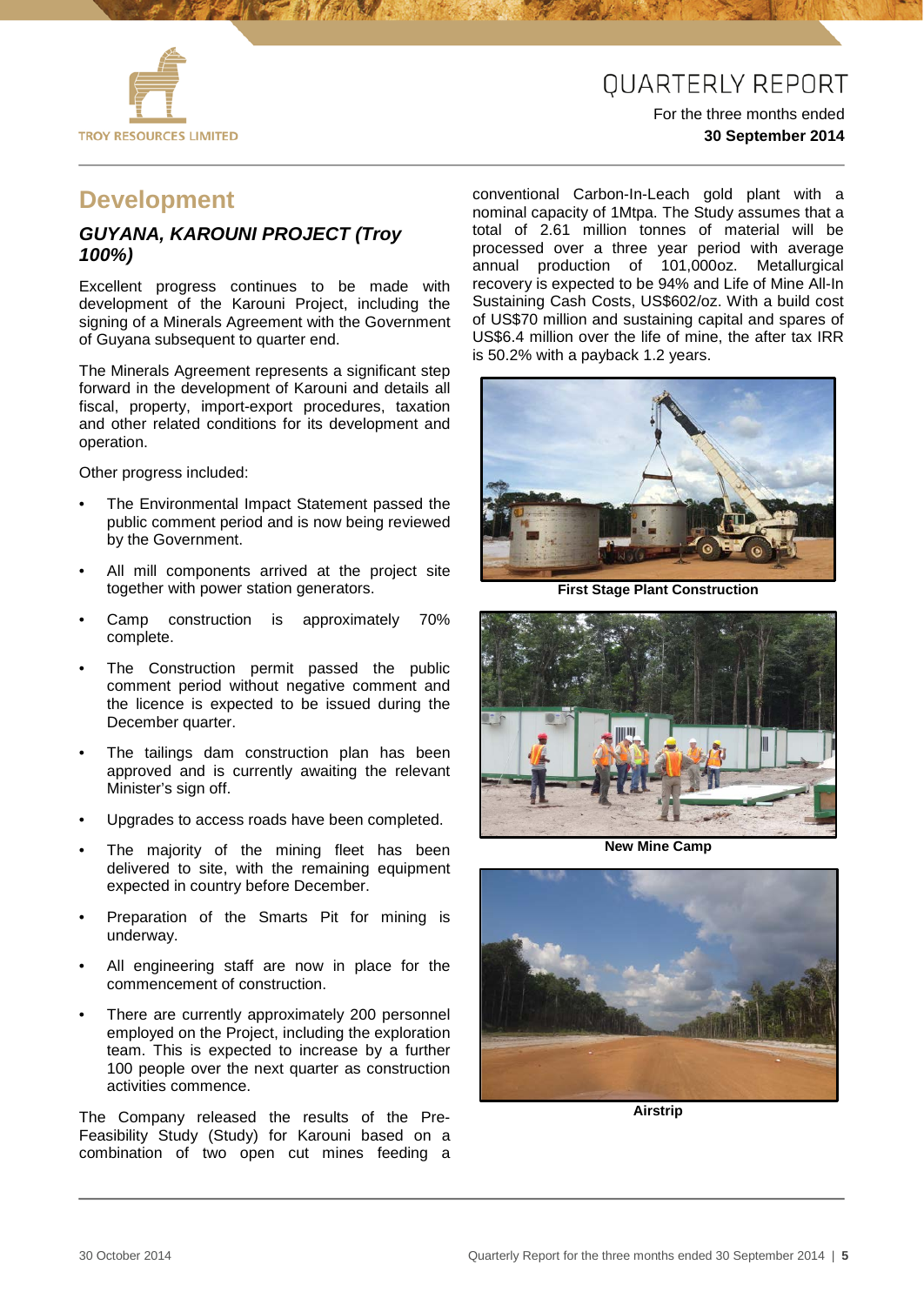

For the three months ended **30 September 2014**

## **Exploration**

### *GUYANA, KAROUNI PROJECT (Troy 100%)*

During the quarter, brownfields drilling commenced within the Smarts - Hicks Structural Corridor while the Resource Infill Drilling continued to focus on the Smarts Target. A total of 16 Diamond Core (DC) holes (6533.7m) were completed. This included 6 DC holes for 1481m on Brownfields targets and 10 holes for 5052.3m on Resource Infill drilling.

Detailed ground Magnetics and Dipole – Dipole Induced Polarization surveys commenced over the Smarts and Hicks Deposits with plans to cover the majority of the Smarts – Hicks Corridor as part of this program.

#### **Smarts DC Infill Drilling**

Ten DC holes were drilled targeting the Central Smarts Deposit at depth, which is currently classified as part of the Inferred Resource. This drilling is a continuation of the program reported in the June quarter and was planned to increase the drillhole density to better define continuity of the mineralisation within this interpreted shoot structure (see Figure 1 and Table 1 as well as Karouni Technical Description Sections 1 & 2).

From the additional drilling completed, it has become evident that the structural setting and controls on the gold mineralization are increasingly more complex at depth and will require additional work before the potential is sufficiently understood.

As a result, the Company has taken a step back from the work on the underground and decided to defer any further programs until more information is gathered from the ongoing development of the Open Pits. Furthermore, the key geological focus will now turn to the additional open pit targets along the extensive shear corridors on the property as it is believed that success from this program will provide for greater impetus to the project overall at this time and be achieved at a lower cost.

Therefore, the underground pre-feasibility study will not be finalized in the December quarter as previously contemplated and will be revisited at a later stage in the Project's overall development.

Detailed re-logging of selected drillcore sections through the Smarts and Hicks Deposits that was initiated during the quarter, has already highlighted a number of key factors that will be critical targeting tools for future brownfields exploration.



**Figure 1: Smarts Resource Infill Drilling Assay Results**

Gold mineralisation at the Smarts and Hicks Deposits is controlled by both structure and lithology. The gold is associated with a major regional shear structure and is found within the shear as well as in the hangingwall and footwall of the shear. The shear zones are magnetic and clearly visible as linear features on the airborne magnetics images. Both deposits occur within de-magnetized zones along these magnetic shear corridors. Gold is found in structurally thickened sections of the shear as well as dilational jogs on major reverse shears (see Figure 2 below). From the recent relogging it is clear that host rocks play a key role in controlling high grade gold mineralisation in that the best grades are always associated with Sandstone and Siltstone (brittle) host rocks in close proximity to the Shear. High grade gold mineralisation is associated with carbonate – pyrite alteration.



**Figure 2: Smarts New Geological Model Cross-Section**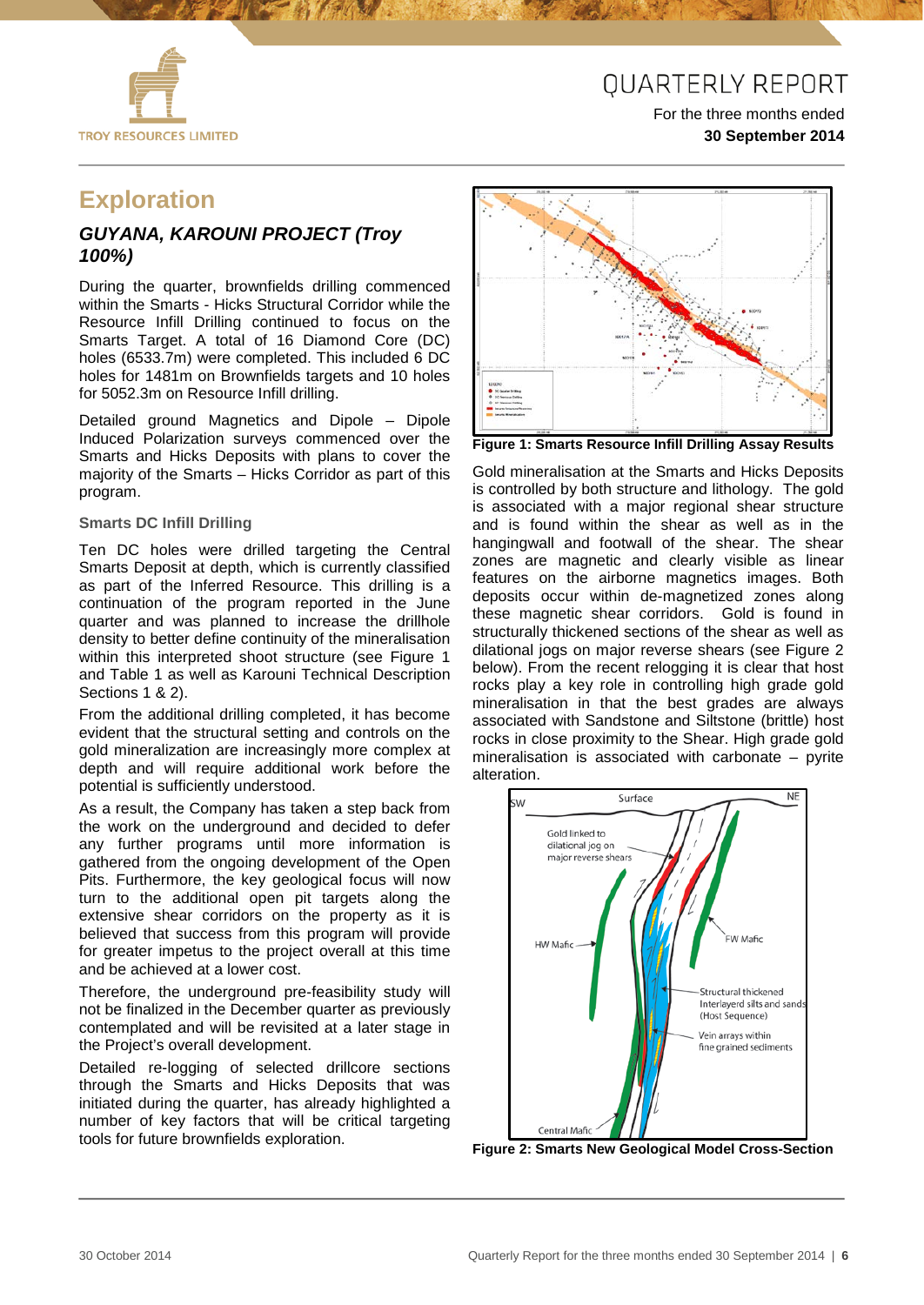

For the three months ended **30 September 2014**

### *Guyana Brownfields Exploration*

Current target assessments are focused within the Smarts – Hicks Corridor to the northwest of the Smarts Deposit in Kanhai - Gibbs - Whitehall Target areas (see Figure 3). This area is cut by the main Smarts – Hicks structure and is underlain with the same host rocks as the Smarts Deposit.

The limited brownfields drilling completed to date has been based on the new geological model which is proving to be reasonably robust. Along strike from the Smarts Deposit at Kanhai, we have been able to target the main shear and hit it at the expected depths. Most holes encountered narrow zones of the favorable Sandstone units with carbonate and pyrite alteration. Best intercepts reported to date include; **1m at 2.52g/t gold** from 68m, **1m at 2.36g/t gold**  from 150m and **1m at 2.41g/t gold** from 259m.



**Figure 3: Smarts – Hicks Corridor Geology, Structures & Targets with Selected Azimuth Drill Intercepts**

A Ground Magnetics survey began in mid-September focused along the Smarts-Hicks Trend. During the month; 118.6km of Ground Magnetics was completed (see Figure 3 above for survey area). Once processed this data set will become a fundamental targeting tool used to identify demagnetised zones along the magnetic shear structures which will be the focus of future brownfields drilling.

## *ARGENTINA, CASPOSO (Troy 100%)*

#### **Underground Exploration Drilling**

During the quarter, a total of 29 underground holes for 3510.2m were drilled. All holes targeted the gaps and periphery of the Underground Reserve including INCA 1 Vein, INCA 2 Vein, Aztec Vein and B Vein. This drilling was completed to assist with mine planning and scheduling with target priorities established by the Mining Group (See Table 2 and Figure 4 as well as Casposo Technical Description

Sections 1 & 2). Drilling is continuing with a series of holes also planned to test extensions of the northwest margin of the INCA 2 Reserve in the vicinity of Post-Mineral Dyke 2. Once the current phase of drilling is completed the results will be incorporated into the existing Resource model.



**Figure 4: INCA 1 UG Drill Plan with Assay Results**

#### **Target Generation**

During the quarter, field work focused on the Met Station Target (see Figure 5). This area is underlain by Mine Series rhyolites cut by north-south striking mafic dykes. Detailed outcrop and structural mapping was completed. Geophysical (Magnetics & Induced Polarization) data coupled with results of multielement geochemical sampling and alteration studies confirmed the coincidence of mapped and interpreted structures with high ammonium illite clay alteration which is a key targeting tool.

Ground follow-up targeting work is now focused on the Kamila Offset area east of the mine.



**Figure 5: Met Station Target Geology and Alteration Mapping**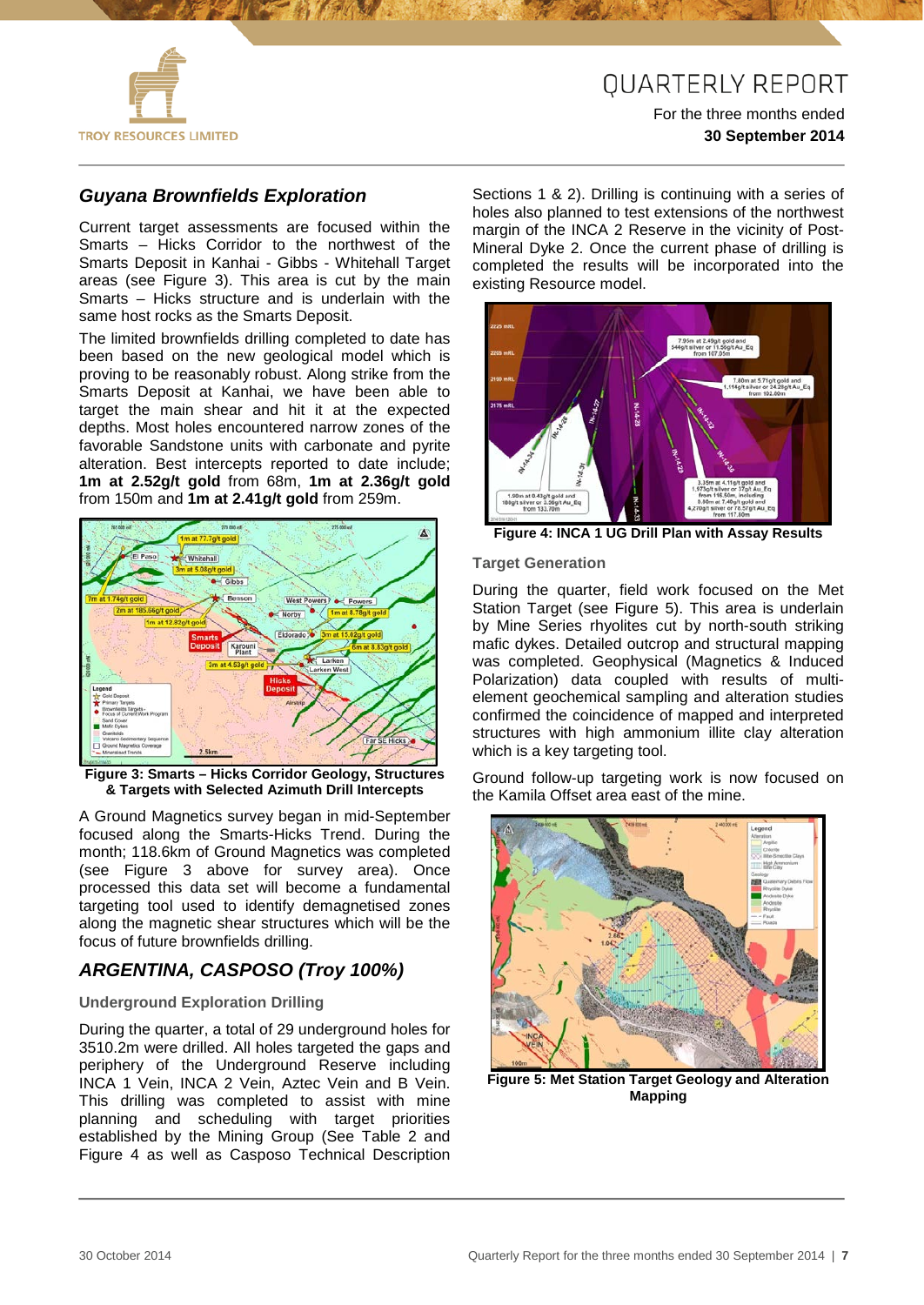

#### For the three months ended **30 September 2014**

## **Finance**

The Group's available cash as at 30 September 2014 was \$22.8 million. The funds from all Argentine sales are required to be transferred from Canada via Argentina before remitting any surpluses to Australia.

Temporary logistics changes and consequent interruptions to shipment deliveries in September caused doré levels on site and in transit to rise to 11,642oz Au\_Eq. Increased deliveries and sales will now be effected in October and November.

### *Banking Facility*

During the quarter, the Company drew down \$60 million from Tranche A of the new Revolving Corporate Facility with Investec Bank Plc (Facility). Of this, \$40 million was used to repay the amount outstanding under the previous facility with Investec Bank Australia and the remainder for equipment and plant purchases at Karouni. At quarter end, \$10 million was remaining to be drawn under this Tranche of the Facility.

The Company is in the process of finalizing the remaining conditions precedent for draw down of the \$30 million Tranche B Facility. As part of this process, Investec management will be visiting Guyana and Argentina during the quarter with a view to reporting on progress at each of the operations prior to seeking Credit Committee approval in mid-November. The Company expects to be in a position to draw on the Tranche B Facility later in the December quarter.

## *Net Cash / (Debt)*

The Group's net debt position at 30 September 2014 was \$38.5 million, including \$1.3 million due to ICBC in Argentina.

### *Hedging*

The following table outlines the Company's hedging positions in place at quarter end:

| For<br><b>Delivery</b> | Gold<br>(oz) | <b>Price</b><br>(US\$/oz) | <b>Silver</b><br>(oz)        | <b>Price</b><br>(SUS\$/oz)   |
|------------------------|--------------|---------------------------|------------------------------|------------------------------|
| 23 Oct 14              | 4.000        | \$1,300.00                | 510,000                      | \$19.41                      |
| 28 Nov 14              | 3.000        | \$1,302.40                | $\qquad \qquad \blacksquare$ |                              |
| 23 Dec 14              | 3,000        | \$1,314,60                | $\overline{\phantom{0}}$     | $\qquad \qquad \blacksquare$ |
| 23 Jan 15              | 5.000        | \$1.300.00                | 510.000                      | \$19.41                      |
| 23 Apr 15              | 5,000        | \$1,300.00                | 510,000                      | \$19.41                      |
| Total                  | 20,000       | \$1,302.55                | 1,530,000                    | \$19.41                      |

The mark-to market valuation of these hedges at 30 September 2014, based on a spot gold price of US\$1,212.74/oz, silver price of US\$17.23/oz and the respective forward curves, totalled a hedge asset of \$5.85 million.

## *Exploration Expenditure*

During the quarter, total exploration expenditure incurred was \$1.6 million. Of this, \$1.3 million related to Guyana and \$0.3 million was spent in Argentina.

### *Capital Expenditure*

Capital and development expenditure during the quarter was \$28.5 million. Of this:

- \$0.7 million was incurred at Andorinhas for the Coruja open pit development and sustaining capex;
- \$9.3 million was incurred at Casposo for underground development and capital purchases; and
- \$18.5 million was spent on Karouni primarily for equipment and plant components.

*The cost information and expenditure detail provided within this report are based on unaudited numbers.*

*All references to \$ are Australian dollars unless otherwise stated.*

## **Corporate**

#### *Directors*

**David Dix**, Non-Executive Chairman **Martin Purvis**, CEO **Ken Nilsson**, Executive Director **Fred Grimwade**, Non-Executive Director **Sean Harvey**, Non-Executive Director **John Jones**, Non-Executive Director **Richard Monti**, Non-Executive Director **Robin Parish**, Non-Executive Director

#### **Issued Capital (as at 30 October 2014)**

| <b>Ordinary Shares</b>                    | 195,265,161 |
|-------------------------------------------|-------------|
| Unlisted Employee & Other Options         | 590,000     |
| <b>Employee Performance Rights</b>        | 12,000      |
| <b>Employee Share Appreciation Rights</b> | 1,520,000   |
| <b>Investec Bank Plc Options</b>          | 3,892,398   |

For further information please contact:

**Stacey Apostolou, Company Secretary Troy** Resources Limited

T: +61 8 9481 1277 |E: [troy@troyres.com.au](mailto:troy@troyres.com.au)

**Martin Purvis**, CEO Troy Resources Limited T: +61 8 9481 1277 | E: [troy@troyres.com.au](mailto:troy@troyres.com.au)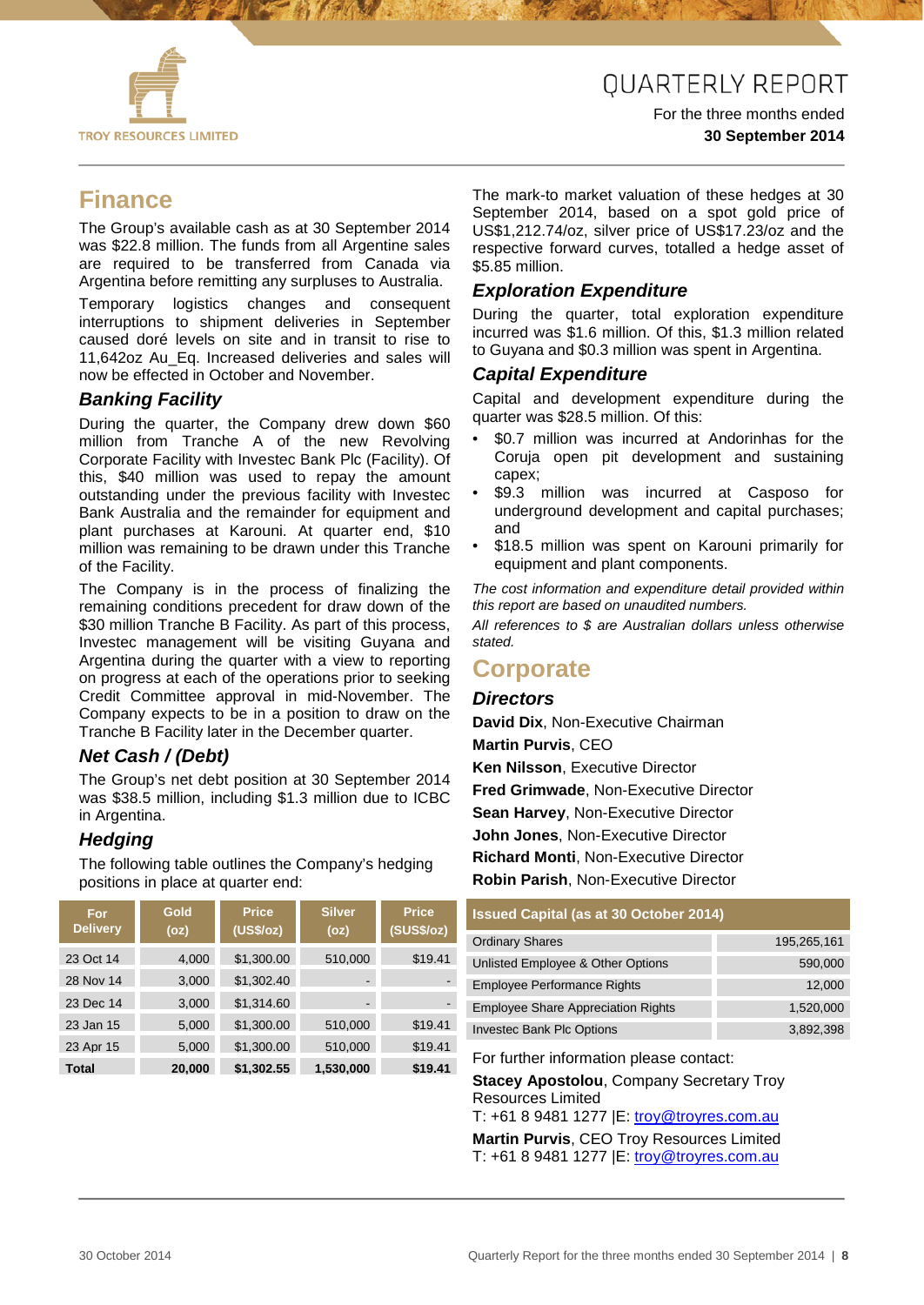

#### For the three months ended **30 September 2014**

# **The "Troy" Story**

Troy (ASX, TSX: TRY) is a successful gold and silver producer with a track record of low cost mine development and production. The Company is unique amongst its peers having paid 13 fully franked cash dividends over the 13 years to 2012. The Company expects to recommence paying dividends once the Karouni Project is in production.

Troy has been operating in South America since 2002 and, following the development of the Casposo project in Argentina, has entered a renewed growth phase which has lifted the Company's annual gold production above 100,000oz of gold per annum. In July 2013 the Company acquired Azimuth Resources Limited which had discovered and delineated the Karouni Project, a highgrade gold Deposit in Guyana. The Company is fast tracking development of Karouni and expects first production before the end of FY2015.

Troy is a responsible corporate citizen, committed to the best practice of health and safety, environmental stewardship and social responsibility.



#### **Competent Person's Statement**

#### **Karouni**

The information in this presentation that relates to Exploration Results, Mineral Resources or Ore Reserves for the Karouni project is based on, and fairly represents, information and supporting documentation prepared by Mr Peter J Doyle, Vice President Exploration and Business Development of Troy, a Competent Person who is a Fellow of The Australasian Institute of Mining and Metallurgy and a "qualified person" under National Instrument 43 101 – "Standards of Disclosure for Mineral Projects". Mr Doyle has sufficient experience that is relevant to the style of mineralisation and type of deposit under consideration and to the activity being undertaken to qualify as a Competent Person as defined in the 2012 Edition of the 'Australasian Code for Reporting of Exploration Results, Mineral Resources and Ore Reserves'. Mr Doyle consents to the inclusion in the report of the matters based on his information in the form and context in which it appears. Mr Doyle is a full time employee of Troy.

The information relating to the Karouni Mineral Resource Estimate is extracted from the report entitled 'Smarts Deposit – Resource Update' created on 29 August 2013 (relodged 2 September 2013) and is available to view on www.trovres.com.au.

The information relating to the results of the Karouni Preliminary Economic Assessment/Scoping Study is extracted from the report entitled 'West Omai Preliminary Economic Assessment and Scoping Study' created on 21 January 2014 and is available to view on [www.troyres.com.au.](http://www.troyres.com.au/)

The information relating to the results of the Karouni Pre-Feasibility Study is extracted from the report entitled Karouni Open-Cut Pre-Feasibility Study created on 28 July 2014 and is available to view on www.troyres.com.au and on SEDAR at sedar.com.

The Company confirms that it is not aware of any new information or data that materially affects the information included in the original market announcements relating to drill results, mineral resource estimates or studies and that all material assumptions and technical parameters underpinning the drill results and estimates in the relevant market announcements continue to apply and have not materially changed. The Company confirms that the form and context in which the Competent Person's findings are presented here have not been materially modified from the original market announcements.

#### **Casposo**

The information in this report that relates to Exploration Results at Casposo is based on, and fairly represents, information and supporting documentation prepared by Mr Peter J Doyle, Vice President Exploration and Business Development of Troy, a Competent Person who is a Fellow of The Australasian Institute of Mining and Metallurgy and a "qualified person" under National Instrument 43 101 – "Standards of Disclosure for Mineral Projects". Mr Doyle has sufficient experience that is relevant to the style of mineralisation and type of deposit under consideration and to the activity being undertaken to qualify as a Competent Person as defined in the 2012 Edition of the 'Australasian Code for Reporting of Exploration Results, Mineral Resources and Ore Reserves'. Mr Doyle consents to the inclusion in the report of the matters based on his information in the form and context in which it appears. Mr Doyle is a full time employee of Troy.

For further information regarding the Company's projects in Argentina, Brazil and Guyana including a description of Troy's quality assurance program, quality control measures, the geology, sample collection and testing procedures in respect of the Company's projects please refer to the technical reports filed which are available under the Company's profile at [www.sedar.com o](http://www.sedar.com/)r on the Company's website. Additional information regarding the Karouni Project can be found under Azimuth's profile at [www.sedar.com.](http://www.sedar.com/)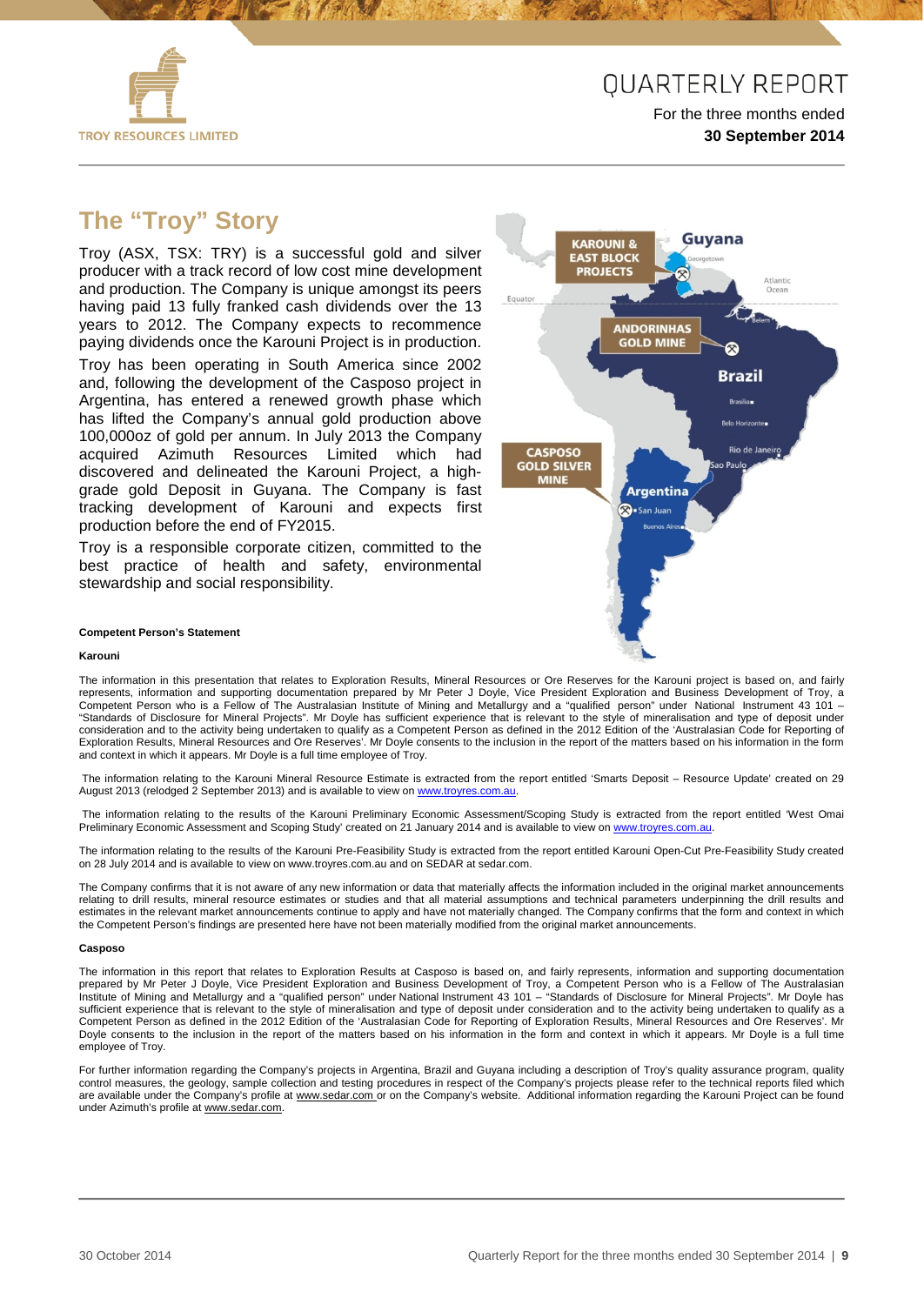



#### For the three months ended **30 September 2014**

| Table 1: Smarts Resource Infill Diamond Core (DC) Drilling<br><b>Assay Results Summary</b> |                       |                        |                         |                     |                |          |                                                                         |
|--------------------------------------------------------------------------------------------|-----------------------|------------------------|-------------------------|---------------------|----------------|----------|-------------------------------------------------------------------------|
| <b>Hole ID</b>                                                                             | <b>Easting</b><br>(m) | <b>Northing</b><br>(m) | <b>Elevation</b><br>(m) | <b>Depth</b><br>(m) | <b>Azimuth</b> | Dip      | Interval (m at g/t gold)                                                |
| SDD138*                                                                                    | 270682.86             | 621650.96              | 72.61                   | 353.5               | 35             | $-63.09$ | 7m at 2.95g/t gold from 336m                                            |
|                                                                                            |                       |                        |                         |                     |                |          | 1m at 4.45g/t gold from 210m                                            |
| <b>SDD152A</b>                                                                             | 270602                | 621684                 | 75                      | 380                 | 33             | $-62.64$ | 1m at 7.16g/t gold from 341m                                            |
|                                                                                            |                       |                        |                         |                     |                |          | 2m at 7.62g/t gold from 352m                                            |
|                                                                                            |                       |                        |                         |                     |                |          | 4m at 4.85g/t gold from 360m including<br>1m at 11.58g/t gold from 363m |
| <b>SDD155</b>                                                                              | 270564                | 621681                 | 74                      | 493                 | 32             | $-65$    | 1m at 14.96g/t gold from 448m                                           |
|                                                                                            |                       |                        |                         |                     |                |          | 1m at 4.73g/t gold from 284m                                            |
| <b>SDD156</b>                                                                              | 270235                | 622009                 | 103                     | 320                 | 32             | $-62$    | 3m at 2.11g/t gold from 293m                                            |
|                                                                                            |                       |                        |                         |                     |                |          | 1m at 2.71g/t gold from 299m                                            |
| <b>SDD159A*</b>                                                                            | 270679                | 621565                 | 78                      | 512                 | 34             |          | 1m at 16.15g/t gold from 451m                                           |
|                                                                                            |                       |                        |                         |                     |                | $-63$    | 1m at 3.51g/t gold from 470m                                            |
| <b>SDD160</b>                                                                              | 270671                | 621671                 | 73                      | 401                 | 34             | $-65$    | 2m at 14.51g/t gold from 321m                                           |
| SDD161                                                                                     | 270642                | 621495                 | 80                      | 584                 | 33             | $-60$    | 0.85m at 14.40g/t gold from 531.9m                                      |
| <b>SDD170</b>                                                                              | 270559                | 621576                 | 87                      | 638                 | 32             | $-66$    | 2m at 3.55g/t gold from 342m                                            |
|                                                                                            |                       |                        |                         |                     |                |          | 1m at 2.52g/t gold from 68m                                             |
| <b>KDD001*</b>                                                                             | 267524.90             | 624928.16              | 67.82                   | 294.88              | 274.84         | $-57.29$ | 1m at 2.36g/t gold from 150m                                            |
|                                                                                            |                       |                        |                         |                     |                |          | 1m at 2.41g/t gold from 259m                                            |

Notes to Tables 1:

All holes are either Reverse Circulation (RC) or Diamond Core Drill Holes.<br>
All reported intersections assayed at 1m intervals

All reported intersections assayed at 1m intervals.

• Mineralised intervals reported as weighted averages simply width multiplied by grade.

• Sample preparation and Fire Assay conducted by ActLabs Guyana Inc. Assayed by 30 gram (Historically) or 50g (Currently) fire assay with gravimetric finish.

• QA/QC protocol: For diamond core one blank and one standard inserted for every 18 core samples (2 QA/QC samples within every 20 samples dispatched or 1 QA/QC sample per 10 samples dispatched) and no duplicates.

• QA/QC protocol: For RC samples we insert one blank, one standard and one duplicate for every 17 samples (3 QA/QC within every 20 samples or 1 every 8.5 samples).

NSR: No Significant Assay Results

#### **Guyana Karouni Section 1: Sampling Techniques and Data**

| Criteria           | <b>JORC Code Explanation</b>                                                                                                                                                                                                                                                                                                               | Commentary                                                                                                                                                                                                                                                                                                                                                                                                                                                                                                                                                                                |
|--------------------|--------------------------------------------------------------------------------------------------------------------------------------------------------------------------------------------------------------------------------------------------------------------------------------------------------------------------------------------|-------------------------------------------------------------------------------------------------------------------------------------------------------------------------------------------------------------------------------------------------------------------------------------------------------------------------------------------------------------------------------------------------------------------------------------------------------------------------------------------------------------------------------------------------------------------------------------------|
| Sampling Technique | Nature and quality of sampling (cut channels,<br>random chips, or specific specialized industry<br>standard measurement tools appropriate to the<br>minerals under investigation, such as downhole<br>gamma sondes, or handheld XRF instruments,<br>etc). These examples should not be taken as<br>limiting the broad meaning of sampling. | The Smarts & Hicks Resource is being infill drilled using Reverse<br>Circulation (RC) drilling. The drill spacing is being infilled to nominal<br>25m x 25m grid spacing. During the quarter drilling with a Reverse<br>Circulation (RC) rig and 2 Diamond Core (DC) rigs focused on the<br>1.7km section of the Smarts Deposit that hosts the Indicated<br>Resource.<br>New drilling Total drilling completed during the June quarter was 12                                                                                                                                             |
|                    | Include reference to measures taken to ensure<br>sample representivity and the appropriate<br>calibration of any measurement tools or systems<br>used. Aspects of the determination of<br>mineralisation that are Material to the Public<br>Report.<br>In cases where 'industry standard' work has been                                    | DC holes for 6068m.<br>A sample interval of 1m has been selected for the RC and Diamond<br>Core drilling with proximity to gold mineralisation (buffer zone). This<br>sample spacing ensures a representative sample weight is collected<br>at a scale sufficient to define geological and mineralisation<br>boundaries. The 1m samples are assayed at 1m intervals in visibly<br>conspicuous mineralisation or otherwise composited to 3m intervals<br>before assay. Any low grade internal zones are also assayed at 1m<br>intervals and a sample buffer is placed before and after the |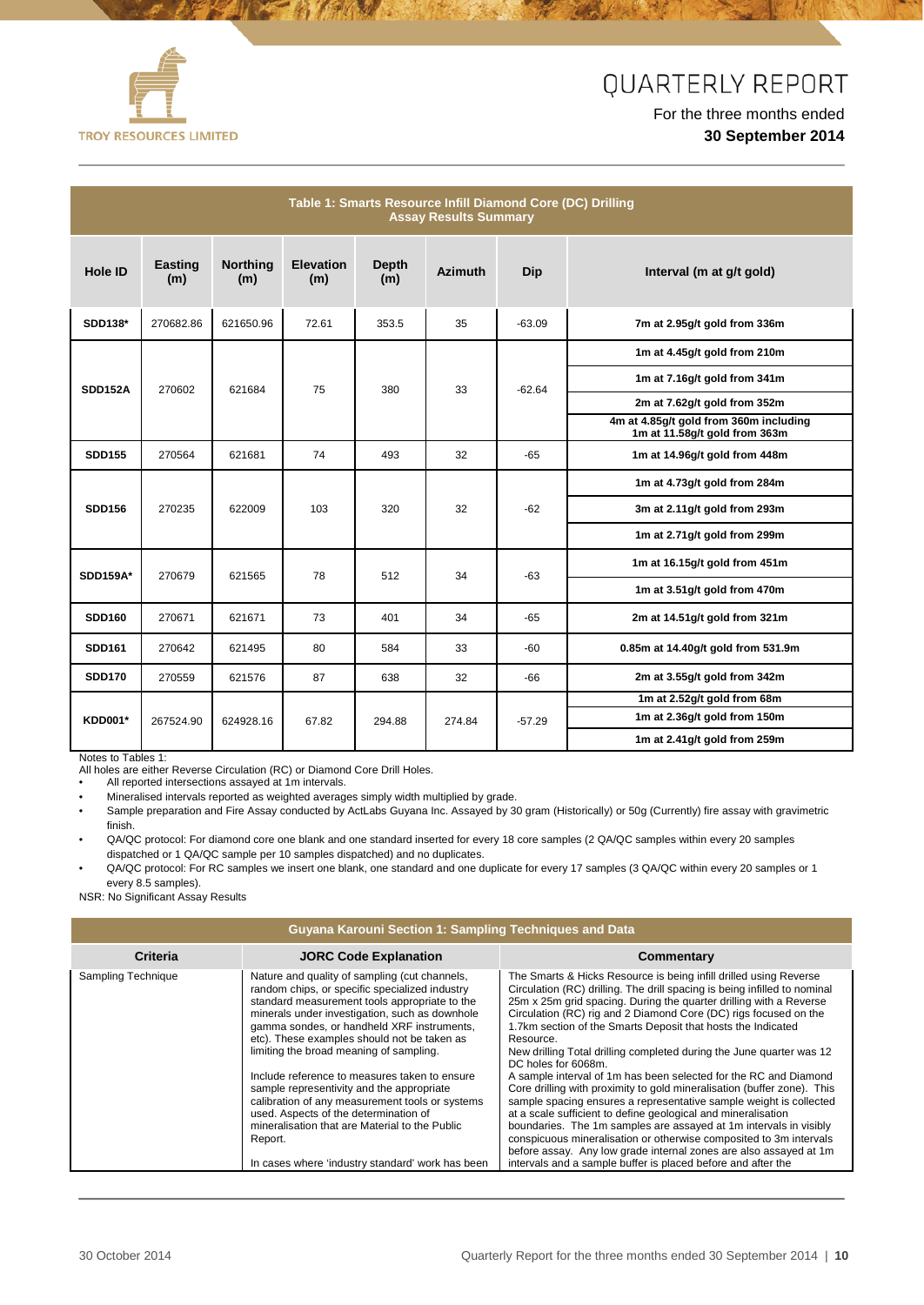

**MARTIN AND AND ACTION** 

# QUARTERLY REPORT

|                              | done this would be relatively simple (eg 'reverse<br>circulation drilling was used to obtain 1 m<br>samples from which 3 kg was pulverized to<br>produce a 30g charge for fire assay'). In other<br>cases more explanation may be required, such as<br>where there is coarse gold that has inherent<br>sampling problems. Unusual commodities or<br>mineralisation types (eg submarine nodules) may<br>warrant disclosure of detailed information. | mineralisation boundary to ensure the assays do not begin or end<br>within high-grade mineralisation. The original 1m samples are sent<br>for assay where any significant gold assay grades are recorded for<br>the 3m composite samples.<br>The use of a 1m sample interval was selected after consideration of<br>the following:<br>Consideration of previous sampling methodology.<br>$\bullet$<br>The RC drilling method and sample collection process for<br>$\bullet$<br>current drill campaigns.<br>A representative sample weight suitable for transport,<br>$\bullet$<br>laboratory preparation and analysis.<br>The lithological thickness of the White Sands Formation and<br>$\bullet$<br>underlying basement lithology.<br>A mineralisation zone thickness ranging from several metres to<br>$\bullet$<br>tens of metres.<br>Suitability for statistical analysis. A standard sample length<br>$\bullet$<br>ensures all assay results are treated on equal support when<br>reviewing assay statistics (before sample compositing for<br>geostatistical analysis and resource estimation).<br>The Diamond Core and RC drilling method will in general<br>$\bullet$<br>provide superior sample collection compared to open-hole drill<br>methods (e.g. auger or RAB) and reduce the possibility of<br>down-hole grade smearing or contamination.<br>All RC samples were weighed to determine recoveries. All potentially<br>mineralised zones were then split and sampled at 1m intervals using<br>three-tier riffle splitters. Zones that appeared visually non-mineralised<br>were sampled as 3m composites. QA/QC procedures were<br>completed as per industry best practice standards (certified blanks<br>and standards and duplicate sampling).<br>Samples were dispatched to Actlabs in Georgetown, Guyana for<br>sample preparation, where they were crushed, dried and pulverized<br>to produce a sub sample for analysis. Actlabs has a fire assay facility<br>in Georgetown where 30g fire assays, gravimetric finishes and screen<br>fire assays have been conducted. |
|------------------------------|----------------------------------------------------------------------------------------------------------------------------------------------------------------------------------------------------------------------------------------------------------------------------------------------------------------------------------------------------------------------------------------------------------------------------------------------------|----------------------------------------------------------------------------------------------------------------------------------------------------------------------------------------------------------------------------------------------------------------------------------------------------------------------------------------------------------------------------------------------------------------------------------------------------------------------------------------------------------------------------------------------------------------------------------------------------------------------------------------------------------------------------------------------------------------------------------------------------------------------------------------------------------------------------------------------------------------------------------------------------------------------------------------------------------------------------------------------------------------------------------------------------------------------------------------------------------------------------------------------------------------------------------------------------------------------------------------------------------------------------------------------------------------------------------------------------------------------------------------------------------------------------------------------------------------------------------------------------------------------------------------------------------------------------------------------------------------------------------------------------------------------------------------------------------------------------------------------------------------------------------------------------------------------------------------------------------------------------------------------------------------------------------------------------------------------------------------------------------------------------------------------------------------------------------------------|
| Drilling                     | Drill type (eg core, reverse circulation, open- hole<br>hammer, rotary air blast, auger, Bangka, sonic,                                                                                                                                                                                                                                                                                                                                            | Reverse Circulation "RC" drilling within the Resource area comprises<br>5.5 inch diameter face sampling hammer drilling and hole depths                                                                                                                                                                                                                                                                                                                                                                                                                                                                                                                                                                                                                                                                                                                                                                                                                                                                                                                                                                                                                                                                                                                                                                                                                                                                                                                                                                                                                                                                                                                                                                                                                                                                                                                                                                                                                                                                                                                                                      |
|                              | etc) and details (eg core diameter, triple or<br>standard tube, depth of diamond tails, face-                                                                                                                                                                                                                                                                                                                                                      | range from 49m to 133m.<br>Diamond Core drilling is conducted using contract drill rigs supplied                                                                                                                                                                                                                                                                                                                                                                                                                                                                                                                                                                                                                                                                                                                                                                                                                                                                                                                                                                                                                                                                                                                                                                                                                                                                                                                                                                                                                                                                                                                                                                                                                                                                                                                                                                                                                                                                                                                                                                                             |
|                              | sampling bit or other type, whether core is<br>oriented and if so, by what method, etc).                                                                                                                                                                                                                                                                                                                                                           | by Versa Drilling. Majority of the holes are drilled as HQ Size core.<br>During the quarter 16 Diamond Core holes were drilled for 6533.7m.                                                                                                                                                                                                                                                                                                                                                                                                                                                                                                                                                                                                                                                                                                                                                                                                                                                                                                                                                                                                                                                                                                                                                                                                                                                                                                                                                                                                                                                                                                                                                                                                                                                                                                                                                                                                                                                                                                                                                  |
| <b>Drill Sample Recovery</b> | Method of recording and assessing core and chip<br>sample recoveries and results assessed.<br>Measures taken to maximize sample recovery<br>and ensure representative nature of the samples.<br>Whether a relationship exists between sample<br>recovery and grade and whether sample bias may<br>have occurred due to preferential loss/gain of<br>fine/coarse material.                                                                          | RC recoveries are logged and recorded in the database. Overall<br>recoveries are >75% for the RC; there are no significant sample<br>recovery problems. A technician is always present at the rig to<br>monitor and record recovery.<br>RC samples were visually checked for recovery, moisture and<br>contamination. The Bulk of the Resource is defined by DC and RC<br>drilling, which have high sample recoveries. The style of<br>mineralisation, with frequent high-grades and visible gold, require<br>large diameter core and good recoveries to evaluate the deposit<br>adequately. The consistency of the mineralised intervals is<br>considered to preclude any issue of sample bias due to material loss<br>or gain.<br>Core recovery is a quantifiable measurement defined as the total<br>linear amount of physical core sample extracted over the total linear<br>advance in a hole, expressed as a percentage. Recovery is often<br>measured against a section of advance, typically in the target zone<br>and/or for the entire hole.<br>$CR (%) = Length of core X 100$<br>Length of advance The core being created is encapsulated within,<br>and subsequently extracted by, a retrievable sampling device called a<br>core barrel. The core barrel is a mechanically designed device<br>consisting of many interconnected engineered components. It is<br>connected to a consumable core drilling bit, typically made with<br>synthetic diamonds, which is the core cutting tool. As the drill bit<br>penetrates through the material, Geologists and Company<br>Technicians regularly collect core recovery data for each and every<br>hole drilled. This data is entered into the drilling database with<br>percentage recovery recorded for each interval drilled.                                                                                                                                                                                                                                                                                                    |
| Logging                      | Whether core and chip samples have been<br>geologically and geotechnical logged to a level of<br>detail to support appropriate Mineral Resource<br>estimation, mining studies and metallurgical<br>studies.<br>Whether logging is qualitative or quantitative in<br>nature. Core (or costean/Trench, channel, etc)                                                                                                                                 | Geotechnical logging was carried out on all diamond drill holes for<br>recovery, RQD and number of defects (per interval). Information on<br>structure type, dip, dip direction, alpha angle, beta angle, texture,<br>shape, roughness and fill material is stored in the structure/Geotech<br>table of the database.<br>Logging of diamond core and RC samples recorded lithology,                                                                                                                                                                                                                                                                                                                                                                                                                                                                                                                                                                                                                                                                                                                                                                                                                                                                                                                                                                                                                                                                                                                                                                                                                                                                                                                                                                                                                                                                                                                                                                                                                                                                                                          |
|                              | photography.<br>The total length and percentage of the relevant                                                                                                                                                                                                                                                                                                                                                                                    | mineralogy, mineralisation, structural (DDH only), weathering,<br>alteration, colour and other features of the samples. Core was                                                                                                                                                                                                                                                                                                                                                                                                                                                                                                                                                                                                                                                                                                                                                                                                                                                                                                                                                                                                                                                                                                                                                                                                                                                                                                                                                                                                                                                                                                                                                                                                                                                                                                                                                                                                                                                                                                                                                             |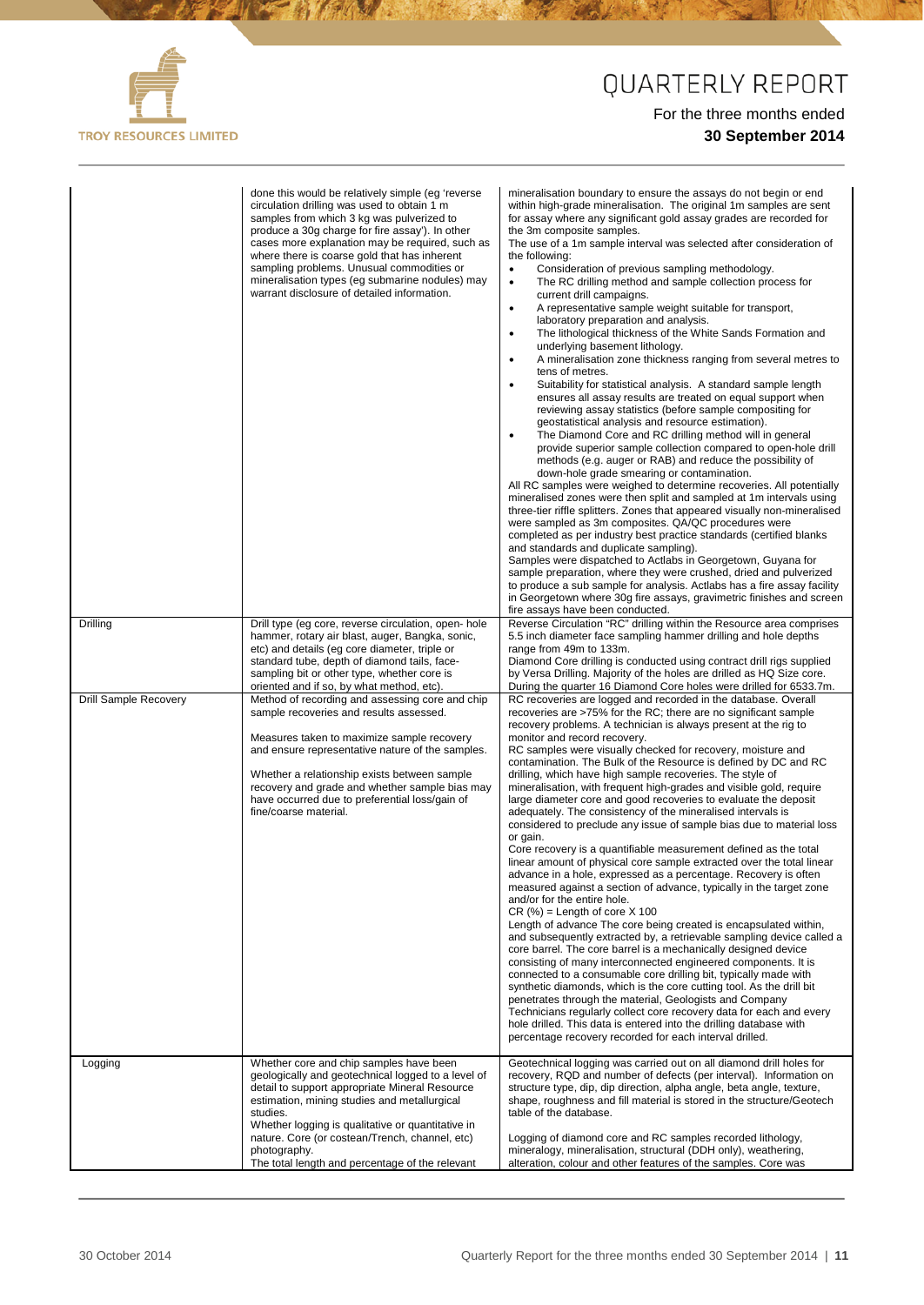

**CHANGE COMPANY** 

|                                                      | intersections logged.                                                                                                                                                                                                                                                          | photographed in both dry and wet form.                                                                                                                                                                                                                                                                                                                                                   |
|------------------------------------------------------|--------------------------------------------------------------------------------------------------------------------------------------------------------------------------------------------------------------------------------------------------------------------------------|------------------------------------------------------------------------------------------------------------------------------------------------------------------------------------------------------------------------------------------------------------------------------------------------------------------------------------------------------------------------------------------|
|                                                      |                                                                                                                                                                                                                                                                                | All drilling has been logged to standard that is appropriate for the<br>category of Resource which is being reported.                                                                                                                                                                                                                                                                    |
| Sub-Sampling Technique and<br>Sample Preparation     | If core, whether cut or sawn and whether quarter,<br>half or all core taken. If non-core, whether riffled,<br>tube sampled, rotary split, etc and whether                                                                                                                      | RC samples were collected on the rig using a three tier riffle splitter.<br>All samples were dry.                                                                                                                                                                                                                                                                                        |
| sampled wet or dry.<br>technique.                    | For all sample types, the nature, quality and<br>appropriateness of the sample preparation                                                                                                                                                                                     | The sample preparation for all samples follows industry best practice.<br>Actlabs in Georgetown, Guyana for sample preparation, where they<br>were crushed, dried and pulverized to produce a sub sample for<br>analysis. Sample preparation involving oven drying, coarse crushing,<br>followed by total pulverization LM2 grinding mills to a grind size of<br>85% passing 75 microns. |
|                                                      | Quality control procedures adopted for all sub-<br>sampling stages to maximize representivity of<br>samples.                                                                                                                                                                   | Field QC procedures involve the use of certified reference material as<br>assay standards, blanks, and duplicates for the RC samples only.<br>The insertion rate of these averaged 2:20 for core and 3:20 for RC.                                                                                                                                                                        |
|                                                      | Measures taken to ensure that the sampling is<br>representative of the in situ material collected,<br>including for instance results for field<br>duplicate/second-half sampling. Whether sample<br>sizes are appropriate to the grain size of the<br>material being sampled.  | Field duplicates were taken on for both 1m RC splits and 3m<br>composites for RC, using a riffle splitter.                                                                                                                                                                                                                                                                               |
| Quality of Assay Data and<br><b>Laboratory Tests</b> | The nature, quality and appropriateness of the<br>assaying and laboratory procedures used and<br>whether the technique is considered partial or                                                                                                                                | The laboratory used an aqua regia digest followed by fire assay for<br>with an AAS finish for gold analysis.                                                                                                                                                                                                                                                                             |
|                                                      | total.<br>For geophysical tools, spectrometers, handheld<br>XRF instruments, etc, the parameters used in                                                                                                                                                                       | No geophysical tools were used to determine any element<br>concentrations used in this Resource Estimate.                                                                                                                                                                                                                                                                                |
|                                                      | determining the analysis including instrument<br>make and model, reading times, calibrations<br>factors applied and their derivation, etc.                                                                                                                                     | Sample preparation checks for fineness were carried out by the<br>laboratory as part of their internal procedures to ensure the grind size<br>of 85% passing 75 micron was being attained.                                                                                                                                                                                               |
|                                                      | Nature of quality control procedures adopted (eg<br>standards, blanks, duplicates, external laboratory<br>checks) and whether acceptable levels of                                                                                                                             | Laboratory QA/QC involves the use of internal lab standards using<br>certified reference material, blanks, splits and duplicates as part of<br>the in house procedures.                                                                                                                                                                                                                  |
|                                                      | accuracy (ie lack of bias) and precision have been<br>established.                                                                                                                                                                                                             | Certified reference materials, having a good range of values, were<br>inserted blindly and randomly. Results highlight that sample assay<br>values are accurate and that contamination has been contained.                                                                                                                                                                               |
|                                                      |                                                                                                                                                                                                                                                                                | Repeat or duplicate analysis for samples shows that the precision of<br>samples is within acceptable limits.                                                                                                                                                                                                                                                                             |
|                                                      |                                                                                                                                                                                                                                                                                | Sample preparation conducted by ActLabs Guyana Inc. and fire<br>assay performed by ActLabs Chile -Assayed by 30g fire assay with<br>gravimetric finish.                                                                                                                                                                                                                                  |
|                                                      |                                                                                                                                                                                                                                                                                | QA/QC protocol: For diamond core one blank and one standard<br>inserted for every 18 core samples (2 QA/QC samples within every<br>20 samples dispatched, or 1 QA/QC sample per 10 samples<br>dispatched) and no duplicates.                                                                                                                                                             |
| Verification of Sampling and<br>Assaying             | The verification of significant intersections by<br>either independent or alternative company<br>personnel.                                                                                                                                                                    | Troy's QP P. Doyle has visually verified significant intersections in<br>diamond core and RC drilling.                                                                                                                                                                                                                                                                                   |
|                                                      | The use of twinned holes The verification of<br>significant intersections by either independent or<br>alternative company personnel. Discuss any<br>adjustment to assay data.                                                                                                  | Primary data was collected using a set of company standard<br>ExcelTM templates on Toughbook laptop computer using lookup<br>codes. The information was validated on-site by the Company's<br>database technicians and then merged and validated into a final<br>database.                                                                                                               |
| <b>Location of Data points</b>                       | Accuracy and quality of surveys used to locate<br>drill holes (collar and down- hole surveys),<br>trenches, mine workings and other locations used<br>in Mineral Resource estimation. Specification of<br>the grid system used Quality and adequacy of<br>topographic control. | All drillholes have been located by DGPS in UTM grid PSAD56 Zone<br>21 North.<br>Downhole surveys were completed at the end of every hole where<br>possible using a Reflex Gyro downhole survey tool, taking<br>measurements every 5m.                                                                                                                                                   |
| Data Spacing and Distribution                        | Data spacing for reporting of Exploration Results.<br>Whether the data spacing and distribution is                                                                                                                                                                             | The nominal drillhole spacing is 50m by 50m and in places 25m<br>(northwest) by 25m (northeast).                                                                                                                                                                                                                                                                                         |
|                                                      | sufficient to establish the degree of geological and<br>grade continuity appropriate for the Mineral<br>Resource and Ore Reserve estimation<br>procedure(s) and classifications applied.                                                                                       | The mineralised domains have demonstrated sufficient continuity in<br>both geological and grade to support the definition of Mineral<br>Resource and Reserves, and the classifications applied under the<br>2012 JORC Code.                                                                                                                                                              |
|                                                      | Whether sample compositing has been applied.                                                                                                                                                                                                                                   | Samples have been composited to one metre lengths, and adjusted<br>where necessary to ensure that no residual sample lengths have<br>been excluded (best fit).                                                                                                                                                                                                                           |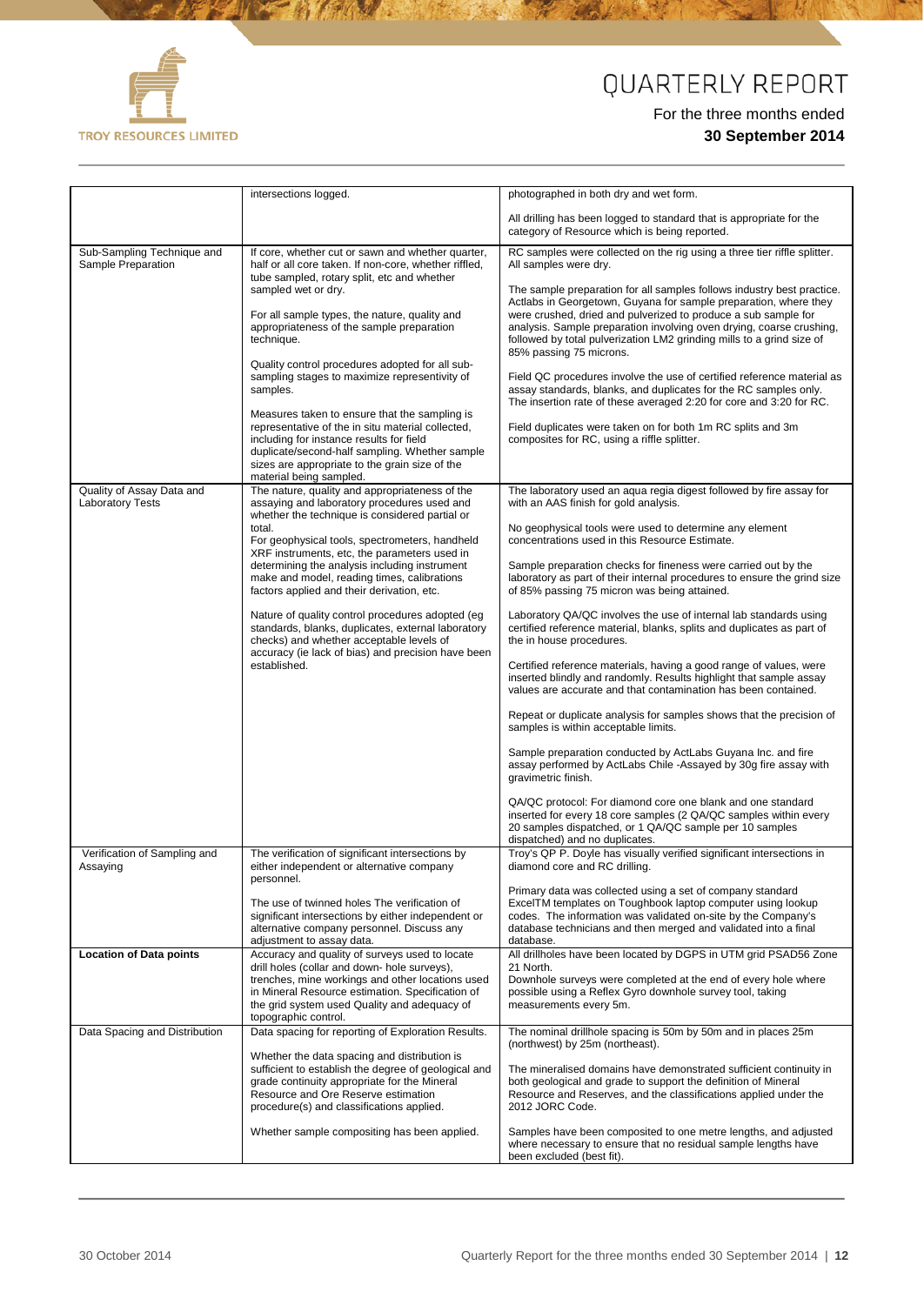

#### For the three months ended

#### **30 September 2014**

| <b>Orientation of Data in</b><br><b>Relation to Geological</b> | Whether the orientation of sampling achieves<br>unbiased sampling of possible structures and                                       | The majority of the data is drilled to either magnetic 050° or 230°<br>orientations, which is orthogonal / perpendicular to the                                                            |
|----------------------------------------------------------------|------------------------------------------------------------------------------------------------------------------------------------|--------------------------------------------------------------------------------------------------------------------------------------------------------------------------------------------|
| <b>Structure</b>                                               | the extent to which this is known, considering<br>the deposit type.                                                                | orientation of the mineralised trend. The bulk of the drilling is<br>almost perpendicular to the mineralised domains. Structural<br>logging based on oriented core indicates that the main |
|                                                                | If the relationship between the drilling<br>orientation and the orientation of key<br>mineralised structures is considered to have | mineralisation controls are largely perpendicular to drill<br>direction.                                                                                                                   |
|                                                                | introduced a sampling bias, this should be<br>assessed and reported if material.                                                   | No orientation based sampling bias has been identified in the<br>data at this point.                                                                                                       |
| <b>Sample Security</b>                                         | The measures taken to ensure sample<br>security                                                                                    | Chain of custody is managed by Troy.                                                                                                                                                       |
|                                                                |                                                                                                                                    | Samples are stored on site and delivered by Troy personnel to<br>Actlabs, Georgetown, for sample preparation.                                                                              |
|                                                                |                                                                                                                                    | When applicable the sample pulps for assay are then delivered<br>to DHL and freighted to Actlabs, Santiago assay laboratory.                                                               |
|                                                                | <b>JORC Code Explanation</b>                                                                                                       | Whilst in storage, they are kept under guard in a locked yard.<br>Tracking sheets are used track the progress of batches of<br>samples                                                     |

| <b>Section 2 Karouni Reporting of Exploration Results</b> |                                                                                                                                                                                                                                                         |                                                                                                                                                                                                                                                                                                                                                                                                                                                                                       |  |  |  |  |
|-----------------------------------------------------------|---------------------------------------------------------------------------------------------------------------------------------------------------------------------------------------------------------------------------------------------------------|---------------------------------------------------------------------------------------------------------------------------------------------------------------------------------------------------------------------------------------------------------------------------------------------------------------------------------------------------------------------------------------------------------------------------------------------------------------------------------------|--|--|--|--|
| <b>Criteria</b>                                           | <b>JORC Code Explanation</b>                                                                                                                                                                                                                            | Commentary                                                                                                                                                                                                                                                                                                                                                                                                                                                                            |  |  |  |  |
| Mineral Tenement and Land<br><b>Tenure Status</b>         | Type, reference name/number, location and<br>ownership including agreements or material<br>issues with third parties such as joint ventures,<br>partnerships, overriding royalties, native title<br>interests, historical sites, wilderness or national | The Karouni Project tenements cover an aggregate area of 253,538<br>acres (102,605ha), granting the holders the right to explore for gold or<br>gold and diamonds.<br>The tenements have been acquired by either direct grant to                                                                                                                                                                                                                                                      |  |  |  |  |
|                                                           | park and environmental settings.<br>The security of the tenure held at the time of<br>reporting along with any known impediments to<br>obtaining a license to operate in the area.                                                                      | Pharsalus Gold (25,990 acres /10,518ha) or by contractual<br>agreements with tenement holders (227,548 acres 92,087ha). Apart<br>from the Kaburi Agreement (29,143 acres 11,794ha), which provides<br>for Pharsalus Gold to earn a 90% interest, all other vendor<br>agreements provide Pharsalus Gold with the right to obtain an<br>ultimate interest of 100%.                                                                                                                      |  |  |  |  |
|                                                           |                                                                                                                                                                                                                                                         | The Karouni Project comprises a single (large scale) mining license,<br>94 (small scale) claim licences, 217 (medium scale) prospecting and<br>mining permits, and 6 (large scale) Prospecting Licences.                                                                                                                                                                                                                                                                              |  |  |  |  |
|                                                           |                                                                                                                                                                                                                                                         | All licences, permits and claims are granted for either gold or gold<br>and diamonds. The (large scale) prospecting licences include three<br>licences won by Pharsalus Gold at open auction on 22 November<br>2007 (GS14: P-18, P-19 and P-20) which are owned 100% by<br>Pharsalus Gold.                                                                                                                                                                                            |  |  |  |  |
|                                                           |                                                                                                                                                                                                                                                         | The various mining permits that cover the Smarts deposit were<br>originally owned by L. Smarts and George Hicks Mining.                                                                                                                                                                                                                                                                                                                                                               |  |  |  |  |
|                                                           |                                                                                                                                                                                                                                                         | The permits were purchased by Pharsalus Gold (a wholly owned<br>subsidiary of Azimuth Resources) in 2011.                                                                                                                                                                                                                                                                                                                                                                             |  |  |  |  |
|                                                           |                                                                                                                                                                                                                                                         | Troy Resources acquired the permits with the acquisition of Azimuth<br>Resources in August 2013. All transfer fees have been paid, and the<br>permits are valid and up to date with the Guyanese authorities. The<br>payment of gross production royalties are provided for by the Act and<br>the amount of royalty to be paid for mining licences 5%, however<br>recent mineral agreements entered into stipulate a royalty of 8% if the<br>gold price is above US\$1,000 per ounce. |  |  |  |  |
| Exploration Done by Other<br>Parties                      | Acknowledgment and appraisal of exploration by<br>other parties.                                                                                                                                                                                        | Very little exploration has been carried out over the tenement prior to<br>Azimuth's involvement which commenced in 2011.                                                                                                                                                                                                                                                                                                                                                             |  |  |  |  |
|                                                           |                                                                                                                                                                                                                                                         | Portions of the Karouni Project have been held more or less<br>continuously by small family gold mining syndicates (locally termed<br>'Pork Knockers') since the 1960's. This situation persists to the<br>present day.                                                                                                                                                                                                                                                               |  |  |  |  |
|                                                           |                                                                                                                                                                                                                                                         | Portions of the current project area were variously held under option<br>to purchase agreements by Cominco (1974-75), Overseas Platinum<br>Corporation (1988) and Cathedral Gold Corporation (1993-2002).                                                                                                                                                                                                                                                                             |  |  |  |  |
|                                                           |                                                                                                                                                                                                                                                         | In 1999, Cathedral Gold joint ventured the property to Cambior, then<br>owner and operator of the Omai Gold Mine located 40km to the east,<br>with a view to processing the Hicks mineralisation through the Omai<br>processing facility. Cambior intended to use its existing mining fleet,                                                                                                                                                                                          |  |  |  |  |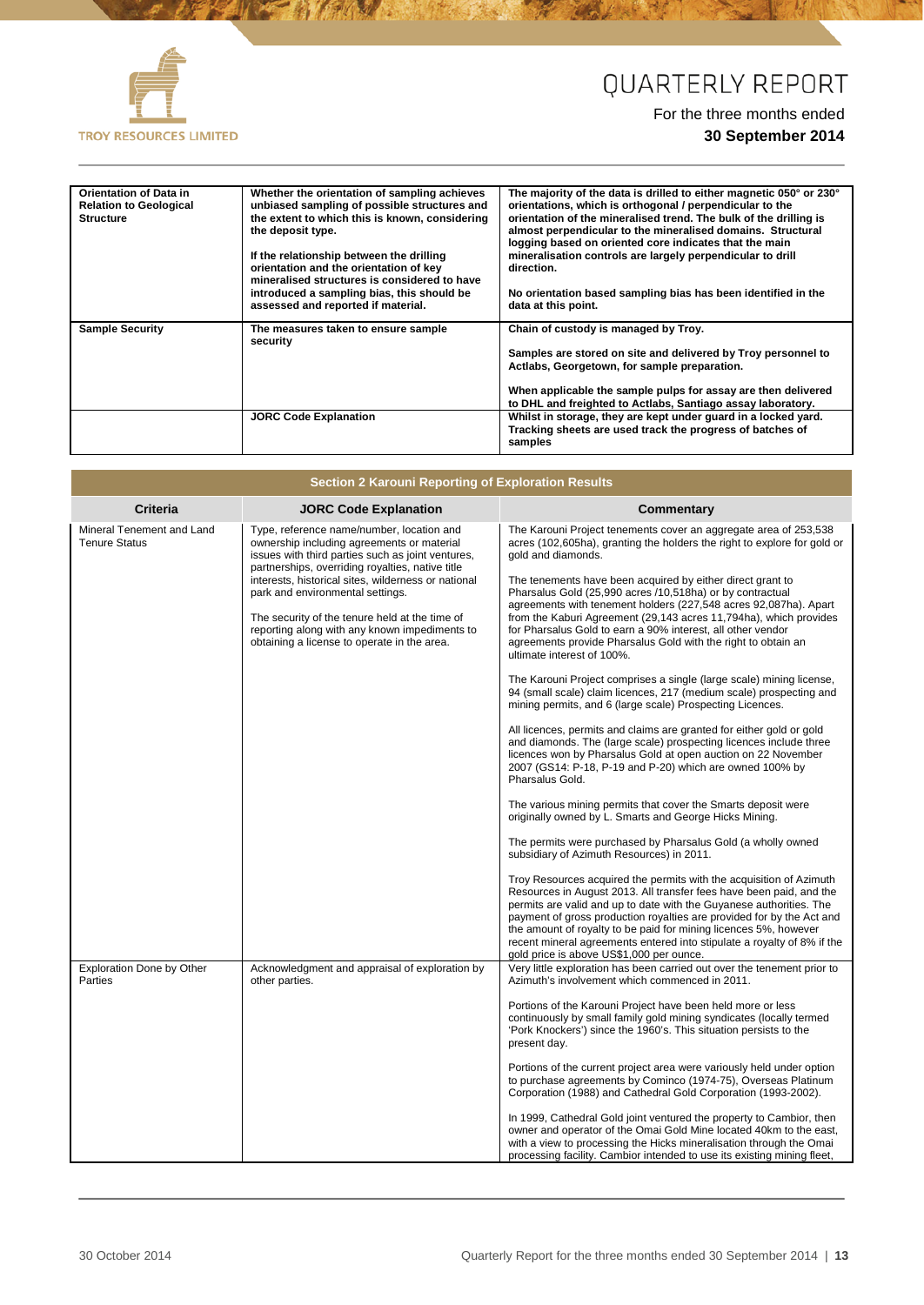

11 11 11 12 13

# QUARTERLY REPORT

|         |                                                                  | rather than road trains, to haul mill feed from the Hicks deposit.<br>Execution of this approach proved uneconomic and disruptive to the<br>mining schedule at Omai itself. No further work was undertaken and<br>the joint venture was terminated in 2000.                                                                                                                                                                                                                                                                                                                                                                                     |
|---------|------------------------------------------------------------------|-------------------------------------------------------------------------------------------------------------------------------------------------------------------------------------------------------------------------------------------------------------------------------------------------------------------------------------------------------------------------------------------------------------------------------------------------------------------------------------------------------------------------------------------------------------------------------------------------------------------------------------------------|
|         |                                                                  | Available historic records and data were reviewed by both Troy during<br>Due Diligence prior to the takeover and by Runge as part of the<br>Resource modeling and estimation work.                                                                                                                                                                                                                                                                                                                                                                                                                                                              |
| Geology | Deposit type, geological setting and style of<br>mineralisation. | Primary gold mineralisation is exposed at several localities within the<br>Karouni Project, the most notable being the Hicks, Smarts and Larken<br>Prospects along the northern extremity of the Project. Here the White<br>Sand Formation cover has been removed by erosion to expose the<br>underlying mineralised Paleoproterozoic Greenstone successions of<br>the Trans- Amazonian Barama- Mazaruni Group.                                                                                                                                                                                                                                 |
|         |                                                                  | Extensive superficial cover of White Sand Formation within the<br>central and southern portions of the Project tenements masks the<br>basement lithology and conceals any gold mineralisation.                                                                                                                                                                                                                                                                                                                                                                                                                                                  |
|         |                                                                  | The evaluation of airborne geophysical data has however indicated<br>that the Barama-Mazaruni Greenstone Belts and associated<br>syntectonic intrusives persist at shallow depth beneath this cover.                                                                                                                                                                                                                                                                                                                                                                                                                                            |
|         |                                                                  | The mineralisation at the Smarts and Hicks Zones is associated with<br>a shear zone that transects a sequence of mafic to intermediate<br>volcanic, volcanoclastics and pyroclastic rocks. The shear zone dips<br>steeply towards the southwest, strikes northwest to southeast, and is<br>characterized by intense brittle-ductile deformation and carbonate<br>alteration plus quartz veining and abundant pyrite.                                                                                                                                                                                                                            |
|         |                                                                  | The high grade gold mineralisation is usually associated with zones of<br>dilational and stockworks quartz veining within and adjacent to the<br>shear zone.                                                                                                                                                                                                                                                                                                                                                                                                                                                                                    |
|         |                                                                  | At the Smarts Deposit gold is hosted by a northwest trending, sub-<br>vertical to steeply southwest dipping shear zone 2,800m in strike<br>length and up to 60m wide. The shear zone has developed within<br>basalts and andesites comprising the footwall greenstone succession<br>along the north-eastern limb of a shallowly northwest plunging<br>anticline. Auriferous mineralisation is also noted at the contacts of<br>porphyry-granite intrusives. The shear zone is comprised of semi-<br>continuous zones of quartz lenses and quartz-carbonate veining or<br>brecciation.                                                           |
|         |                                                                  | Numerous, moderately well-defined gold-rich lenses, up to 15m wide,<br>occur within the shear zone and are characterized by anomalous<br>quartz veining, quartz flooding, shearing, chloritization, seritisation<br>and pyritisation. Visible gold and the majority of gold values typically<br>occur within and along margins of quartz veins, in silicified granitic<br>dykes, and in adjacent, pyritic, often sheared meta-andesite. Pyrite is<br>common at up to 3% by volume associated with auriferous quartz<br>veins. Mineralisation is variously accompanied by silica- sericite-<br>chlorite-carbonate- pyrite-tourmaline alteration. |
|         |                                                                  | Gold mineralisation at the Smarts / Hicks Deposits are hosted by a<br>northwest trending, sub-vertical to steeply southwest dipping shear<br>zone some 2,500m in strike length and up to 60m wide in places. The<br>shear zone has developed within basalts and andesites comprising<br>the footwall greenstone succession along the north-eastern limb of a<br>shallowly northwest plunging anticline. Auriferous mineralisation is<br>also noted at the contacts of porphyry-granite intrusives. The shear<br>zone is comprised of semi-continuous zones of quartz lenses and<br>quartz-carbonate veining or brecciating.                     |
|         |                                                                  | Visible gold and the majority of gold values typically occur within and<br>along margins of quartz veins, in silicified granitic dykes, and in<br>adjacent, pyritic, often sheared meta-andesite. Pyrite is common at<br>up to 3% by volume, with local, trace amounts of Molybdenite, galena<br>and sphalerite, associated with auriferous quartz veins. Mineralisation<br>is variously accompanied by silica- sericite-chlorite-carbonate-pyrite-<br>tourmaline alteration, while fuchsite is developed within porphyry<br>intrusives in contact with high magnesium basalts and along shear<br>zones.                                        |
|         |                                                                  |                                                                                                                                                                                                                                                                                                                                                                                                                                                                                                                                                                                                                                                 |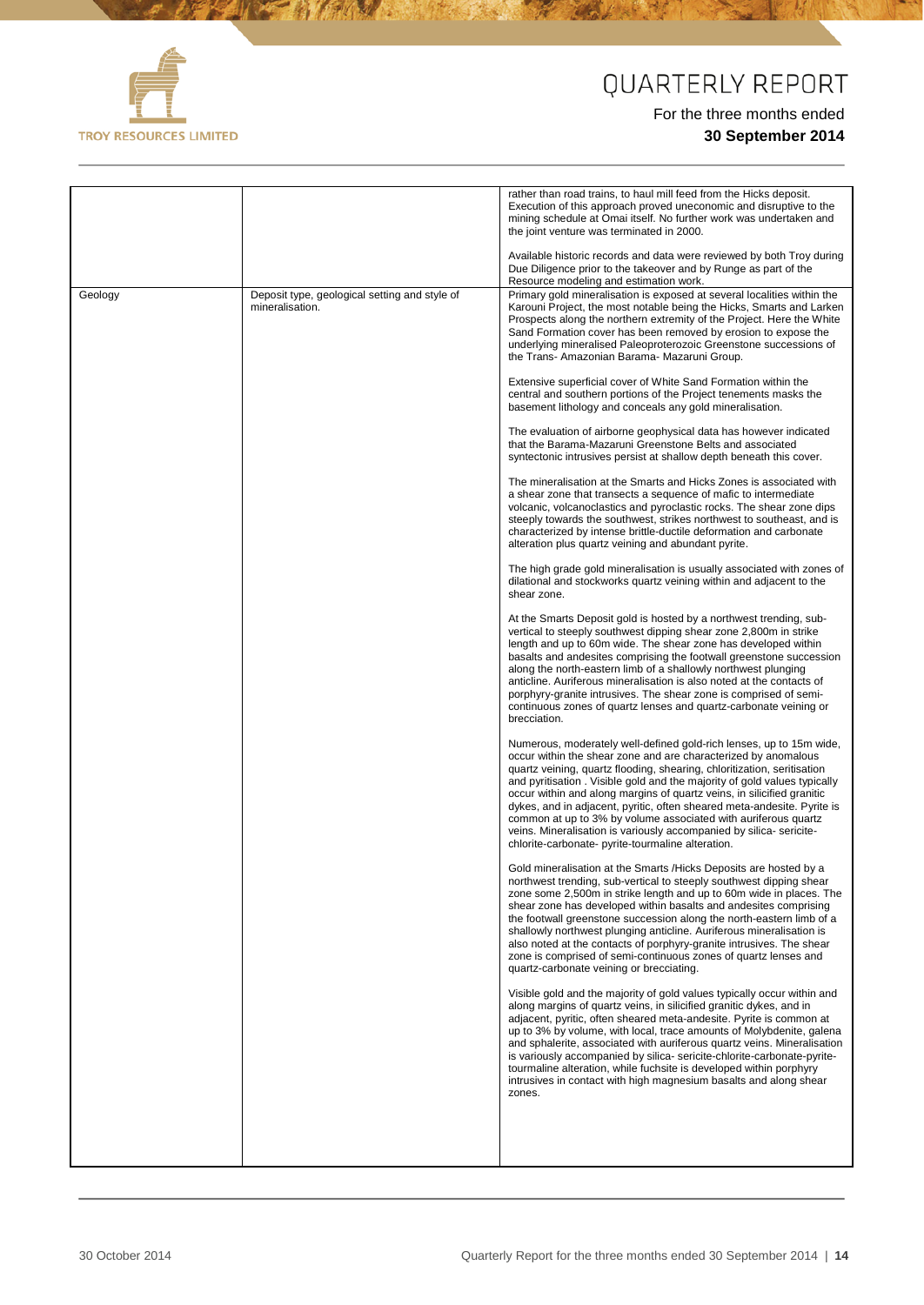

**CHANGE COMPANY** 

# QUARTERLY REPORT

## For the three months ended

#### **30 September 2014**

| Drill Hole Information                                                        | A summary of all information material to the<br>understanding of the exploration results including<br>a tabulation of the following information for all<br>Material drill holes:<br>• easting and northing of the drill hole collar<br>• elevation or RL (Reduced Level - elevation<br>above sea level in metres) of the drill hole collar<br>• dip and azimuth of the hole<br>• down hole length and interception depth<br>• hole length<br>• If the exclusion of this information is justified on<br>the basis that the information is not Material and<br>this exclusion does not detract from the<br>understanding of the report, the Competent<br>Person should clearly explain why this is the | Intercepts that form the basis of this announcement are tabulated in<br>Table 1 kin the body of the announcement and incorporate Hole ID,<br>Easting, Northing, Dip, Azimuth, Depth and Assay data for<br>mineralised intervals. Appropriate maps and plans also accompany<br>this announcement. Complete detailed data on the project is included<br>in the NI-43101 Tech Reports available on the Company's website<br>with the current report dated September 8, 2014. |
|-------------------------------------------------------------------------------|------------------------------------------------------------------------------------------------------------------------------------------------------------------------------------------------------------------------------------------------------------------------------------------------------------------------------------------------------------------------------------------------------------------------------------------------------------------------------------------------------------------------------------------------------------------------------------------------------------------------------------------------------------------------------------------------------|---------------------------------------------------------------------------------------------------------------------------------------------------------------------------------------------------------------------------------------------------------------------------------------------------------------------------------------------------------------------------------------------------------------------------------------------------------------------------|
| Data Aggregation Methods                                                      | case.<br>In reporting Exploration Results, weighting<br>averaging techniques, maximum and/or minimum<br>grade truncations (eg cutting of high grades) and<br>cut-off grades are usually Material and should be<br>stated. Where aggregate intercepts incorporate<br>short lengths of high grade results and longer<br>lengths of low grade results, the procedure used<br>for such aggregation should be stated and some<br>typical examples of such aggregations should be<br>shown in detail. The assumptions used for any<br>reporting of metal equivalent values should be<br>clearly stated.                                                                                                    | All intersections are assayed on one meter intervals<br>No top cuts have been applied to exploration results<br>Mineralised intervals are reported with a maximum of 2m of internal<br>dilution of less than 0.5g/t<br>Mineralised intervals are reported on a weighted average basis                                                                                                                                                                                     |
| <b>Relationship Between</b><br>Mineralisation Widths and<br>Intercept Lengths | These relationships are particularly important in<br>the reporting of Exploration Results.<br>If the geometry of the mineralisation with respect<br>to the drillhole angle is known, its nature should<br>be reported. If it is not known and only the<br>downhole lengths are reported, there should be a<br>clear statement to this effect (downhole length,<br>true width not known').                                                                                                                                                                                                                                                                                                            | The orientation of the mineralised zone has been established and the<br>majority of the drilling was planned in such a way as to intersect<br>mineralisation in a perpendicular manner. However, due to<br>topographic limitations some holes were drilled from less than ideal<br>orientations.                                                                                                                                                                          |
| Diagrams                                                                      | Appropriate maps and sections (with scales) and<br>tabulations of intercepts should be included for<br>any significant discovery being reported These<br>should include, but not be limited to a plan view of<br>drill hole collar locations and appropriate sectional<br>views.                                                                                                                                                                                                                                                                                                                                                                                                                     | The appropriate plans and sections have been included in the text of<br>this document.                                                                                                                                                                                                                                                                                                                                                                                    |
| <b>Balanced Reporting</b>                                                     | Where comprehensive reporting of all Exploration<br>Results is not practicable, representative<br>reporting of both low and high grades and/or<br>widths should be practiced to avoid misleading<br>reporting of Exploration Results.                                                                                                                                                                                                                                                                                                                                                                                                                                                                | All grades, high and low, are reported accurately with "from" and "to"<br>depths and "hole identification" shown.                                                                                                                                                                                                                                                                                                                                                         |
| Other Substantive Exploration<br>Data                                         | Other exploration data, if meaningful and material,<br>should be reported including (but not limited to):<br>geological observations; geophysical survey<br>results; geochemical survey results; bulk samples<br>- size and method of treatment; metallurgical test<br>results; bulk density, groundwater, geotechnical<br>and rock characteristics; potential deleterious or<br>contaminating substances.                                                                                                                                                                                                                                                                                           | Metallurgical testwork has been completed, with excellent results.<br>Gold recoveries exceed 95% from CIL tests, and a significant<br>proportion of the gold is recoverable by gravity concentration.                                                                                                                                                                                                                                                                     |
| <b>Further Work</b>                                                           | The nature and scale of planned further work (eg<br>tests for lateral extensions or large scale step out<br>drilling.<br>Diagrams clearly highlighting the areas of<br>possible extensions, including the main geological<br>interpretations and future drilling areas, provided<br>this information is not commercially sensitive.                                                                                                                                                                                                                                                                                                                                                                  | Further infill drilling is ongoing, aimed at increasing the amount of<br>resource categorized as Indicated, as well as upgrading some of the<br>Indicated Resource to Measured status. Drilling aimed at increasing<br>the Resource below the current depth extent is also planned.                                                                                                                                                                                       |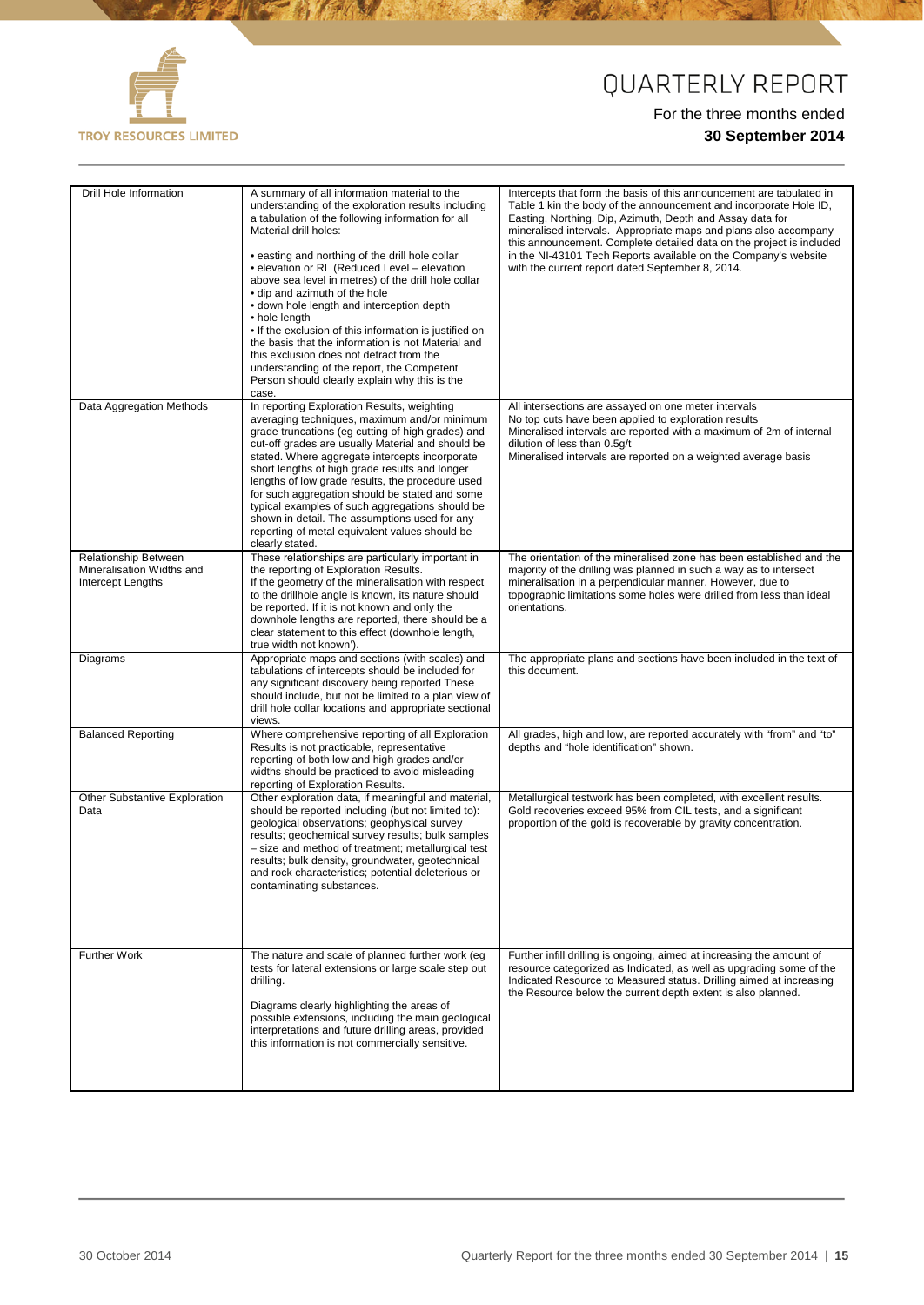

我们的 人名

| <b>TABLE 2a: INCA 1 VEIN Underground Drilling Summary of Results</b> |                       |                        |                         |                     |           |              |                                                                                                                                                          |
|----------------------------------------------------------------------|-----------------------|------------------------|-------------------------|---------------------|-----------|--------------|----------------------------------------------------------------------------------------------------------------------------------------------------------|
| <b>Hole ID</b>                                                       | <b>Easting</b><br>(m) | <b>Northing</b><br>(m) | <b>Elevation</b><br>(m) | <b>Depth</b><br>(m) | <b>Az</b> | Dip          | Interval (m at g/t Au_Eq) - Vein                                                                                                                         |
| IN-14-16                                                             | 2439168               | 6548300                | 2373                    | 155.5               | 310       | $-61$        | 1.00m at 0.14g/t gold and 107g/t silver or 1.93g/t Au_Eq from 134.00m                                                                                    |
| IN-14-17                                                             | 2439168               | 6548300                | 2373                    | 160.0               | 312       | $-64$        | 4.85m at 0.37 $q/t$ gold and 124 $q/t$ silver or 2.43 $q/t$ Au Eq from 131.00m                                                                           |
| IN-14-19                                                             | 2439213               | 6548173                | 2227                    | 137.5               | 344       | -6           | 1.00m at 0.25g/t gold and 81g/t silver or 1.60g/t Au_Eq from 80.25m                                                                                      |
| IN-14-21                                                             | 2439219               | 6548168                | 2226                    | 80.5                | 91        | -9           | 2.55m at 0.78g/t gold and 96g/t silver or 2.38g/t Au_Eq from 45.15m                                                                                      |
| $IN_14-22$                                                           | 2439218               | 6548166                | 2226                    | 78.0                | 116       | $-35$        | 1.50m at 0.19g/t gold and 114g/t silver or 2.08g/t Au_Eq from 61.50m                                                                                     |
| IN-14-26                                                             | 2439384               | 6548166                | 2237                    | 157                 | 236       | $-23$        | 1.00m at 0.30g/t gold and 89g/t silver or 1.78g/t Au_Eq from 117.00m                                                                                     |
| IN-14-27                                                             | 2439385               | 6548166                | 2237                    | 134                 | 230       | $-23$        | 0.85m at 0.58 $q/t$ gold and 138 $q/t$ silver or 2.38 $q/t$ Au Eq from 112.90m                                                                           |
| IN-14-28                                                             | 2439386               | 6548166                | 2238                    | 136.1               | 220       | $-23$        | 7.95m at 2.49g/t gold and 544g/t silver or 11.56g/t Au_Eq from 107.05m                                                                                   |
| IN-14-29                                                             | 2439386               | 6548166                | 2237                    | 163                 | 210       | $-29$        | 3.05m at 1.16g/t gold and 256g/t silver or 5.43g/t Au_Eq from 112.85m                                                                                    |
|                                                                      |                       |                        |                         |                     |           |              | 3.45m at 0.34g/t gold and 91g/t silver or 1.85g/t Au_Eq from 124.95m                                                                                     |
| IN-14-30                                                             | 2439387               | 6548167                | 2238                    | 173.5               | 202       | $-28$        | 3.35m at 4.11g/t gold and 1973g/t silver or 37g/t Au_Eq from 116.50m,<br>incl. 0.80m at 7.4g/t gold and 4270g/t silver or 78.57g/t Au_Eq from<br>117.80m |
| IN-14-31                                                             | 2439385               | 6548167                | 2238                    | 175.5               | 230       | $-30$        | 2.45m at 0.24g/t gold and 155g/t silver or 2.82g/t Au_Eq from 130.75m                                                                                    |
| IN-14-32                                                             | 2439387               | 6548167                | 2238                    | 172.5               | 205       | $-22$        | 7.80m at 5.71g/t gold and 1,114g/t silver or 24.28g/t Au_Eq from 102.80m                                                                                 |
| IN-14-33                                                             | 2439384               | 6548166                | 2237                    | 173.2               | 219       | $-37$        | 2.35m at 0.42g/t gold and 152g/t silver or 2.95g/t Au_Eq from 150.75m                                                                                    |
| IN-14-34                                                             | 2439382               | 6548167                | 2237                    | 169.6               |           |              | 0.70m at 0.35g/t gold and 133g/t silver or 2.60g/t Au_Eq from 132.10m                                                                                    |
|                                                                      |                       |                        |                         |                     |           | 242<br>$-27$ | 1.90m at 0.43g/t gold and 188g/t silver or 3.56g/t Au_Eq from 133.70m                                                                                    |

| Table 2: INCA 2 VEIN Underground Drilling Summary of Results |                       |                        |                         |              |    |     |                                                                          |  |  |  |     |                                                                          |
|--------------------------------------------------------------|-----------------------|------------------------|-------------------------|--------------|----|-----|--------------------------------------------------------------------------|--|--|--|-----|--------------------------------------------------------------------------|
| <b>Hole ID</b>                                               | <b>Easting</b><br>(m) | <b>Northing</b><br>(m) | <b>Elevation</b><br>(m) | Depth<br>(m) | Az | Dip | Interval (m at g/t Au Eg) - Vein                                         |  |  |  |     |                                                                          |
| IN-14-35                                                     | 2439468               | 6548068                | 2218                    | 135          |    | 205 |                                                                          |  |  |  | -28 | 4.00m at 3.00g/t gold and 599g/t silver or 12.98g/t Au_Eq from<br>89.45m |
|                                                              |                       |                        |                         |              |    |     | 4.75m at 8.46g/t gold and 827g/t silver or 22.24g/t Au_Eq from<br>97.55m |  |  |  |     |                                                                          |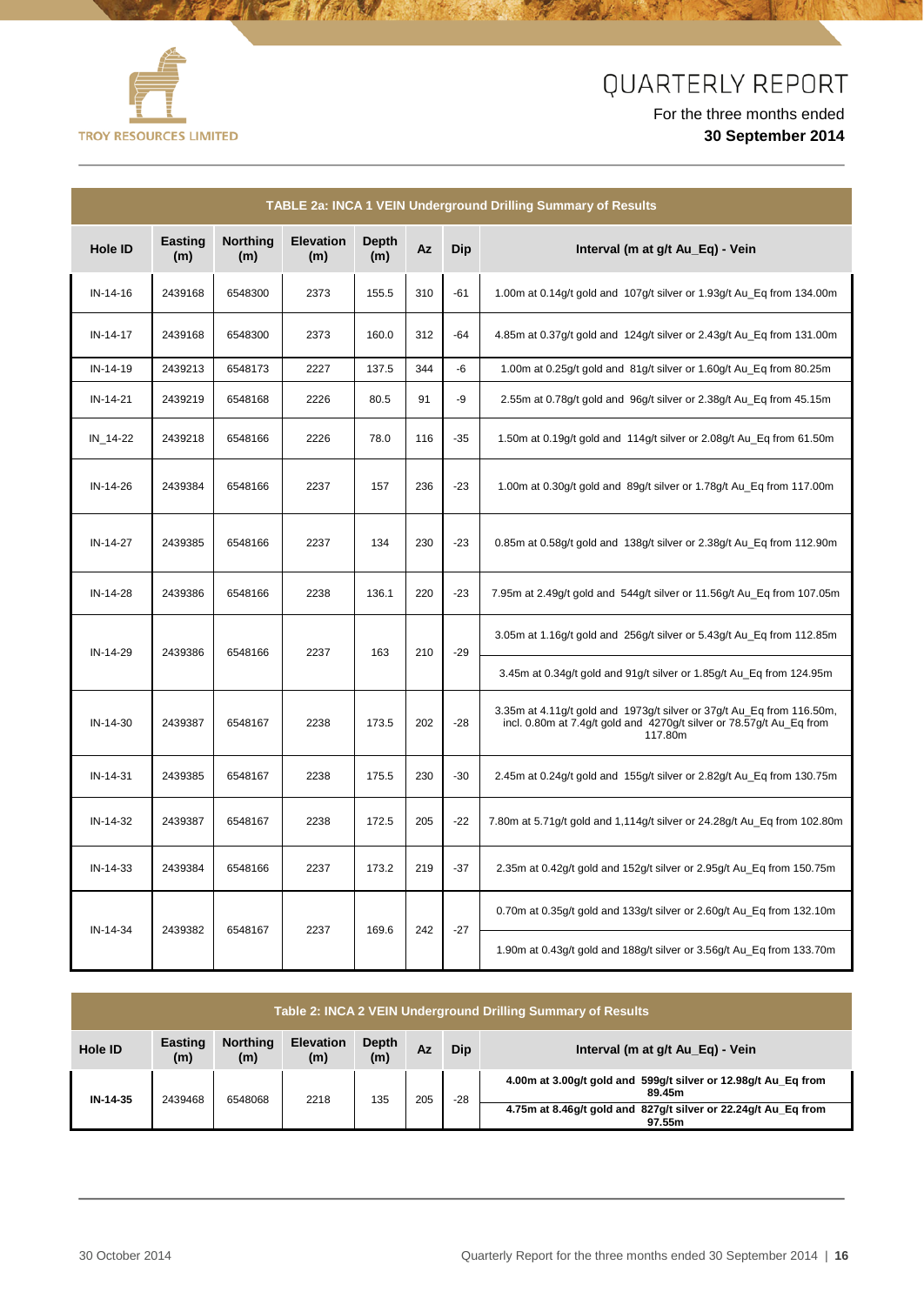



#### For the three months ended **30 September 2014**

| <b>TABLE 2c: AZTEC VEIN Underground Drilling Summary of Results</b> |                       |                        |                         |                     |           |       |                                                                                  |  |
|---------------------------------------------------------------------|-----------------------|------------------------|-------------------------|---------------------|-----------|-------|----------------------------------------------------------------------------------|--|
| Hole ID                                                             | <b>Easting</b><br>(m) | <b>Northing</b><br>(m) | <b>Elevation</b><br>(m) | <b>Depth</b><br>(m) | <b>Az</b> | Dip   | Interval (m at g/t Au Eg) - Vein                                                 |  |
| AZ-14-01                                                            | 2439167               | 6548298                | 2374                    | 149.5               | 258       | $-12$ | 5.50m at 2.20g/t gold and 237g/t silver or 6.16g/t Au Eq from<br>114.00m         |  |
| AZ-14-02                                                            | 2439167               | 6548298                | 2374                    | 176.5               | 258       | $-22$ | 0.65m at 0.34g/t gold and 184g/t silver or 3.40g/t Au Eq from<br>134.00m         |  |
| AZ-14-03                                                            | 2439167               | 6548298                | 2374                    | 149.8               | 242       | $-19$ | 3.00m at 0.17g/t gold and 32g/t silver or 0.69g/t Au Eq from 111.00m             |  |
| AZ-14-04                                                            | 2439167               | 6548298                | 2374                    | 180                 | 252       | $-28$ | 3.00m at 0.75 $q/t$ gold and 17 $q/t$ silver or 1.03 $q/t$ Au Eq from 56.50m     |  |
| AZ-14-03B                                                           | 2439166               | 6548296                | 2374                    | 132.1               | 242       | $-18$ | 1.50m at 0.21 $q$ /t gold and 63 $q$ /t silver or 1.26 $q$ /t Au Eq from 109.00m |  |
| AZ-14-05                                                            | 2439166               | 6548297                | 2374                    | 183                 | 265       | $-18$ | 3.25m at 0.48g/t gold and 138g/t silver or 2.79g/t Au Eq from<br>143.35m         |  |
|                                                                     |                       |                        |                         |                     |           |       | 2.00m at 1.52q/t gold and 57q/t silver or 2.47q/t Au Eq from 154.00m             |  |

**Note: For Table 2a, Table 2b and Table 2c:**

**Sample preparation 30g pulps, Fire Assay for gold with gravimetric finish for silver analysis atomic absorption readings conducted by Troy Resources Argentina Laboratory.** 

**Check and QA/QC samples assayed at Alex Stewart Laboratory in Mendoza Argentina.**

**(\*) The column "Length" represents downhole widths**

**NSR – No Significant Results**

**Au\_Eq grade calculated using gold to silver ratio of 1:60. The gold: silver ratio is determined using metal price and recovery factors and determined according to the parameters below:**

• **Au Price US\$1500/oz**

 $Ag$  Price

• **Au processing Metallurgical recovery 90%**

• **Ag processing Metallurgical recovery 80%**

**Metal prices approximate 3 year averages for each of gold and silver.**

**Processing recoveries were determined from updated metallurgical testwork carried out by independent consultants on diamond drill core from Casposo.** 

**The equivalency factor is calculated by the formula:**

**Gold to Silver ratio = (gold price ÷ silver price) x (gold recovery ÷ silver recovery)**

**= (1500 ÷ 28) x (.90 ÷ .80)**

**= 60**

**Gold equivalency (Au\_Eq) is calculated by the formula: Au\_Eq g/t = Au g/t + (Ag g/t ÷ 60.00**) Note: (\*) The column length represents downhole widths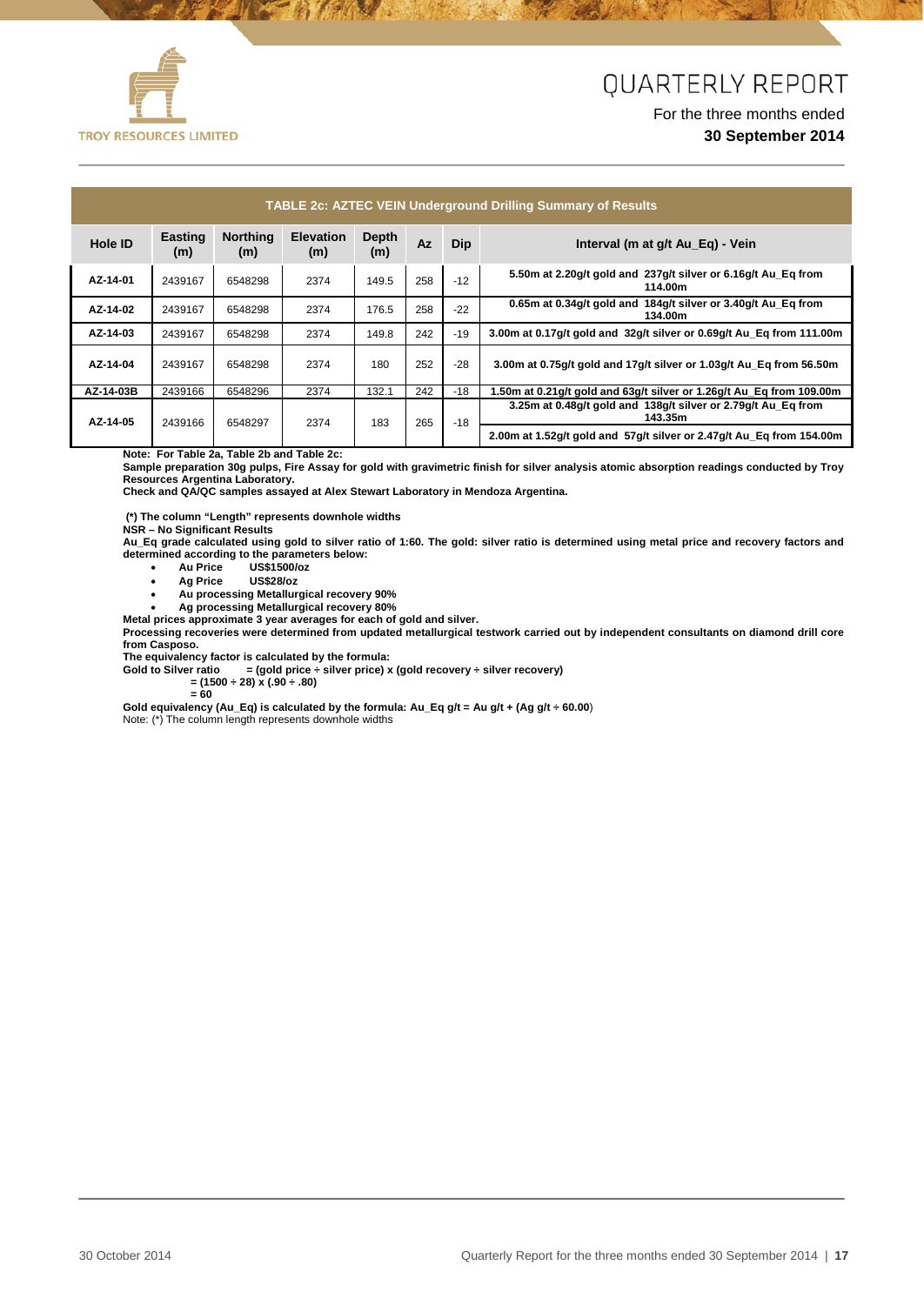

11 11 12 13 13

# QUARTERLY REPORT

|                            | Section 1 Argentina Casposo Sampling Techniques and Data                                                                                                                                                                                                                                                                                                                                                                                                                                                                                                                                                                                                                                                                                                                                                                                                                                                                                                                                                                                                                                    |                                                                                                                                                                                                                                                                                                                                                                                                                                                                                                                                                                                                                                                                                                                                                                                                                                                                                                                                                                                                                                                                                                                                                                                                                                                                                                                                                                                                                                                                                                                                                                                                                                                                                                                                                                                                                                                                                                                                                                                                                                                                                                                                                                                                                                                                                                                                                                                                                                                                                                                                                                                                                                                                                                                                                                                                                                                                                                                                                                                      |
|----------------------------|---------------------------------------------------------------------------------------------------------------------------------------------------------------------------------------------------------------------------------------------------------------------------------------------------------------------------------------------------------------------------------------------------------------------------------------------------------------------------------------------------------------------------------------------------------------------------------------------------------------------------------------------------------------------------------------------------------------------------------------------------------------------------------------------------------------------------------------------------------------------------------------------------------------------------------------------------------------------------------------------------------------------------------------------------------------------------------------------|--------------------------------------------------------------------------------------------------------------------------------------------------------------------------------------------------------------------------------------------------------------------------------------------------------------------------------------------------------------------------------------------------------------------------------------------------------------------------------------------------------------------------------------------------------------------------------------------------------------------------------------------------------------------------------------------------------------------------------------------------------------------------------------------------------------------------------------------------------------------------------------------------------------------------------------------------------------------------------------------------------------------------------------------------------------------------------------------------------------------------------------------------------------------------------------------------------------------------------------------------------------------------------------------------------------------------------------------------------------------------------------------------------------------------------------------------------------------------------------------------------------------------------------------------------------------------------------------------------------------------------------------------------------------------------------------------------------------------------------------------------------------------------------------------------------------------------------------------------------------------------------------------------------------------------------------------------------------------------------------------------------------------------------------------------------------------------------------------------------------------------------------------------------------------------------------------------------------------------------------------------------------------------------------------------------------------------------------------------------------------------------------------------------------------------------------------------------------------------------------------------------------------------------------------------------------------------------------------------------------------------------------------------------------------------------------------------------------------------------------------------------------------------------------------------------------------------------------------------------------------------------------------------------------------------------------------------------------------------------|
| <b>Criteria</b>            | <b>JORC Code Explanation</b>                                                                                                                                                                                                                                                                                                                                                                                                                                                                                                                                                                                                                                                                                                                                                                                                                                                                                                                                                                                                                                                                | <b>Commentary</b>                                                                                                                                                                                                                                                                                                                                                                                                                                                                                                                                                                                                                                                                                                                                                                                                                                                                                                                                                                                                                                                                                                                                                                                                                                                                                                                                                                                                                                                                                                                                                                                                                                                                                                                                                                                                                                                                                                                                                                                                                                                                                                                                                                                                                                                                                                                                                                                                                                                                                                                                                                                                                                                                                                                                                                                                                                                                                                                                                                    |
| Sampling<br>techniques     | Nature and quality of sampling (eg cut channels, random chips, or<br>specific specialised industry standard measurement tools appropriate<br>to the minerals under investigation, such as down hole gamma<br>sondes, or handheld XRF instruments, etc). These examples should<br>not be taken as limiting the broad meaning of sampling.<br>Include reference to measures taken to ensure sample representivity<br>and the appropriate calibration of any measurement tools or systems<br>used.<br>Aspects of the determination of mineralisation that are Material to the<br>Public Report. In cases where 'industry standard' work has been done<br>this would be relatively simple (eg 'reverse circulation drilling was used<br>to obtain 1 m samples from which 3 kg was pulverised to produce a 30<br>g charge for fire assay'). In other cases more explanation may be<br>required, such as where there is coarse gold that has inherent<br>sampling problems. Unusual commodities or mineralisation types (eg<br>submarine nodules) may warrant disclosure of detailed information. | The quantity and quality of the lithological, geotechnical,<br>collar and downhole survey data collected in the exploration<br>programs by BMG, Intrepid and Troy are sufficient to support<br>Mineral Resource and Mineral Reserve Estimation, such<br>that:<br>$\bullet$<br>Core logging meets industry standards for gold<br>exploration<br>Geotechnical logging meets industry standards for<br>$\bullet$<br>open pit operations<br>Collar surveys have been performed using industry-<br>$\bullet$<br>standard instrumentation<br>Downhole surveys accurately represent the<br>trajectories of the holes.<br>Drill intersections, due to the orientation of the drill<br>$\bullet$<br>holes, are typically greater than the true width of the<br>mineralisation.<br>A sample interval of 1m has been selected for the RC and<br>Diamond Core drilling with proximity to mineralisation (buffer<br>zone). This sample spacing ensures a representative<br>sample weight is collected at a scale sufficient to define<br>geological and mineralisation boundaries. The 1m samples<br>are assayed at 1m intervals in visibly conspicuous<br>mineralisation or otherwise composited to 3m intervals<br>before assay. Any low grade internal zones are also<br>assayed at 1m intervals and a sample buffer is placed before<br>and after the mineralisation boundary to ensure the assays<br>do not begin or end within high-grade mineralisation. The<br>original 1m samples are sent for assay where any significant<br>gold assay grades are recorded for the 3m composite<br>samples.<br>The use of a 1m sample interval was selected after<br>consideration of the following:<br>Consideration of previous sampling methodology.<br>$\bullet$<br>The RC drilling method and sample collection<br>process for current drill campaigns.<br>A representative sample weight suitable for transport,<br>$\bullet$<br>laboratory preparation and analysis.<br>The lithological thickness of the White Sands<br>$\bullet$<br>Formation and underlying basement lithology.<br>A mineralisation zone thickness ranging from several<br>metres to tens of metres.<br>Suitability for statistical analysis. A standard sample<br>$\bullet$<br>length ensures all assay results are treated on equal<br>support when reviewing assay statistics (before<br>sample compositing for geostatistical analysis and<br>resource estimation).<br>The Diamond Core and RC drilling method will in<br>general provide superior sample collection compared<br>to open-hole drill methods (e.g. auger or RAB) and<br>reduce the possibility of down-hole grade smearing or<br>contamination.<br>Samples are channel samples. They are collected by<br>samplers using hammers, chisels and calico bags.<br>Samples are taken across the interval with as representative<br>a sample taken as practically possible<br>Casposo is a low sulphidation gold/silver deposit. Visible<br>coarse gold is rare. |
| <b>Drilling Techniques</b> | Drill type (eg core, reverse circulation, open- hole hammer, rotary air<br>blast, auger, Bangka, sonic, etc) and details (eg core diameter, triple<br>or standard tube, depth of diamond tails, face-sampling bit or other<br>type, whether core is oriented and if so, by what method, etc).                                                                                                                                                                                                                                                                                                                                                                                                                                                                                                                                                                                                                                                                                                                                                                                               | Underground Drilling was undertaken using the Company<br>owned Longyear LM 75 Drill rig with Crews supplied by a<br>local drilling contractor - Energold.<br>During the quarter 29 holes were drilled for 3510.2m.                                                                                                                                                                                                                                                                                                                                                                                                                                                                                                                                                                                                                                                                                                                                                                                                                                                                                                                                                                                                                                                                                                                                                                                                                                                                                                                                                                                                                                                                                                                                                                                                                                                                                                                                                                                                                                                                                                                                                                                                                                                                                                                                                                                                                                                                                                                                                                                                                                                                                                                                                                                                                                                                                                                                                                   |
| Drill Sample<br>Recovery   | Method of recording and assessing core and chip sample recoveries<br>and results assessed.<br>Measures taken to maximise sample recovery and ensure<br>representative nature of the samples.<br>Whether a relationship exists between sample recovery and grade and                                                                                                                                                                                                                                                                                                                                                                                                                                                                                                                                                                                                                                                                                                                                                                                                                         | Core recovery is a quantifiable measurement defined as the<br>total linear amount of physical core sample extracted over<br>the total linear advance in a hole, expressed as a<br>percentage. Recovery is often measured against a section of<br>advance, typically in the target zone and/or for the entire<br>hole.<br>$CR$ (%) = Length of core $X$ 100                                                                                                                                                                                                                                                                                                                                                                                                                                                                                                                                                                                                                                                                                                                                                                                                                                                                                                                                                                                                                                                                                                                                                                                                                                                                                                                                                                                                                                                                                                                                                                                                                                                                                                                                                                                                                                                                                                                                                                                                                                                                                                                                                                                                                                                                                                                                                                                                                                                                                                                                                                                                                           |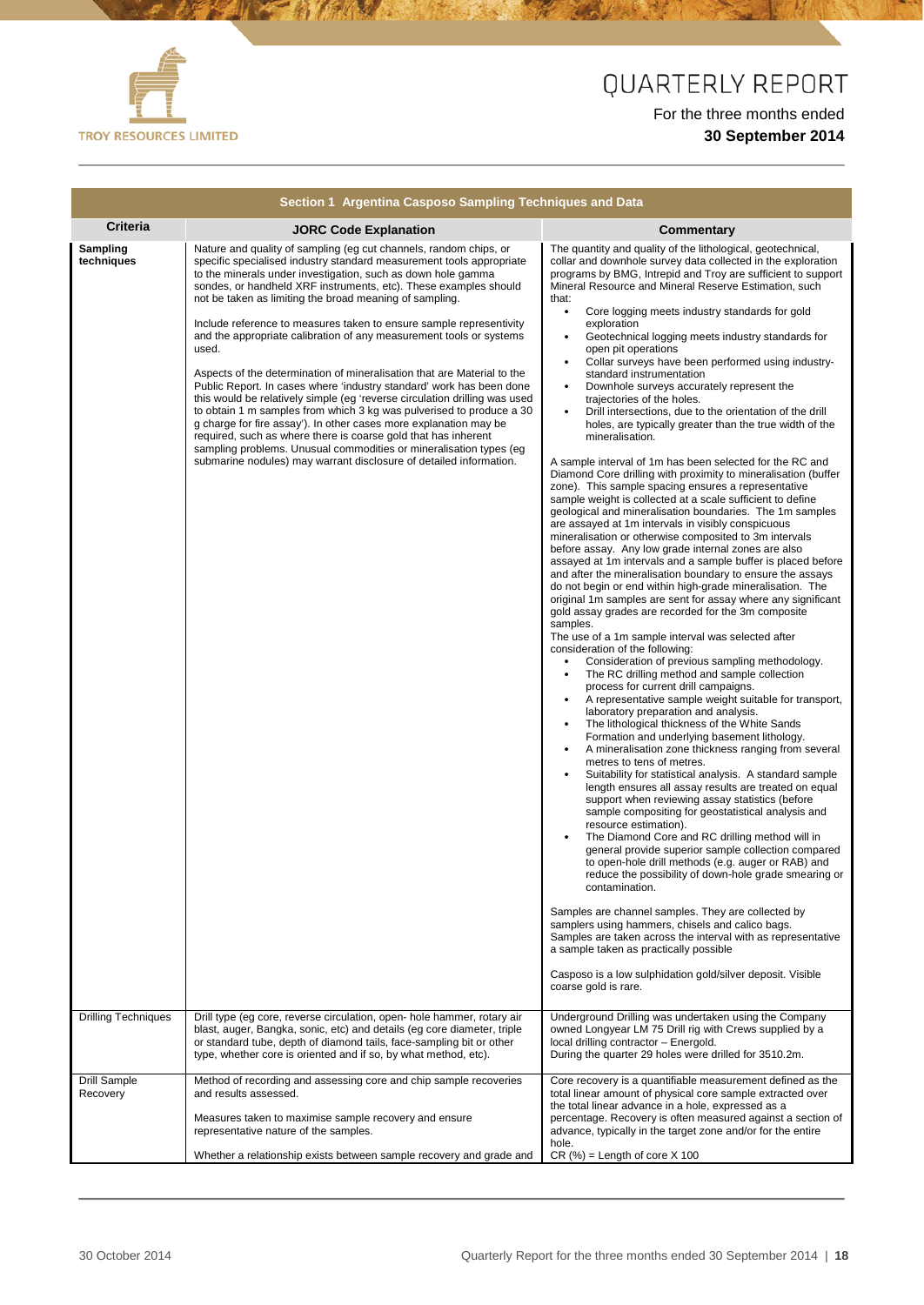

**CHANGE COMPANY** 

# QUARTERLY REPORT

For the three months ended

# **30 September 2014**

|                                                         | whether sample bias may have occurred due to preferential loss/gain<br>of fine/coarse material.                                                                                                                                                                                                                                                                                                                                                                                                                                                                                                                                                                                     | Length of advance The core being created is encapsulated<br>within, and subsequently extracted by, a retrievable sampling<br>device called a core barrel. The core barrel is a mechanically<br>designed device consisting of many interconnected<br>engineered components. It is connected to a consumable<br>core drilling bit, typically made with synthetic diamonds,<br>which is the core cutting tool. As the drill bit penetrates<br>through the material, Geologists and Company Technicians<br>regularly collect core recovery data for each and every hole<br>drilled. This data is entered into the drilling database with<br>percentage recovery recorded for each interval drilled.                                                                                                                                                                                                                                                                                                                                                                                                                                                                                                                                                                                                                                                                                                                                                                                                                                                                                                                                                                                             |
|---------------------------------------------------------|-------------------------------------------------------------------------------------------------------------------------------------------------------------------------------------------------------------------------------------------------------------------------------------------------------------------------------------------------------------------------------------------------------------------------------------------------------------------------------------------------------------------------------------------------------------------------------------------------------------------------------------------------------------------------------------|---------------------------------------------------------------------------------------------------------------------------------------------------------------------------------------------------------------------------------------------------------------------------------------------------------------------------------------------------------------------------------------------------------------------------------------------------------------------------------------------------------------------------------------------------------------------------------------------------------------------------------------------------------------------------------------------------------------------------------------------------------------------------------------------------------------------------------------------------------------------------------------------------------------------------------------------------------------------------------------------------------------------------------------------------------------------------------------------------------------------------------------------------------------------------------------------------------------------------------------------------------------------------------------------------------------------------------------------------------------------------------------------------------------------------------------------------------------------------------------------------------------------------------------------------------------------------------------------------------------------------------------------------------------------------------------------|
| Logging                                                 | Whether core and chip samples have been geologically and<br>geotechnically logged to a level of detail to support appropriate<br>Mineral Resource estimation, mining studies and metallurgical studies.<br>Whether logging is qualitative or quantitative in nature. Core (or<br>costean, channel, etc) photography.<br>The total length and percentage of the relevant intersections logged.                                                                                                                                                                                                                                                                                       | Geotechnical logging was carried out on all diamond drill<br>holes for recovery, RQD and number of defects (per<br>interval). Information on structure type, dip, dip direction,<br>alpha angle, beta angle, texture, shape, roughness and fill<br>material is stored in the structure/Geotech table of the<br>database.<br>Logging of diamond core and RC samples recorded<br>lithology, mineralogy, mineralisation, structural (DDH only),<br>weathering, alteration, colour and other features of the<br>samples. Core was photographed in both dry and wet form.<br>All drilling has been logged to standard that is appropriate for                                                                                                                                                                                                                                                                                                                                                                                                                                                                                                                                                                                                                                                                                                                                                                                                                                                                                                                                                                                                                                                    |
| Sub-sampling<br>techniques and<br>sample<br>preparation | If core, whether cut or sawn and whether quarter, half or all core<br>taken.<br>If non-core, whether riffled, tube sampled, rotary split, etc and whether<br>sampled wet or dry.<br>For all sample types, the nature, quality and appropriateness of the<br>sample preparation technique.<br>Quality control procedures adopted for all sub-sampling stages to<br>maximise representivity of samples.<br>Measures taken to ensure that the sampling is representative of the in<br>situ material collected, including for instance results for field<br>duplicate/second-half sampling.<br>Whether sample sizes are appropriate to the grain size of the material<br>being sampled. | the category of Resource which is being reported.<br>Core is split with diamond saw (Intrepid & Troy). One half of<br>the core was sent for analysis and the remaining half<br>returned to the core box in its original orientation as a<br>permanent record. Normally, the entire hole was sampled.<br>The sample interval was usually 1m to 2m for BMG, and<br>0.5m to 2m for Intrepid and Troy (maximum 1.5m in<br>mineralised zones). Highly-fragmented core was bound with<br>adhesive tape before splitting. Sampling mineralised zones<br>was generally on 1 meter intervals however mineralised<br>contacts were also considered.<br>Drill spacing within the mineral resource area is on a nominal<br>20m and 40m spacing along strike, however topography<br>does impact on the drill spacing.<br>The current procedure is to have all drill core taped prior to<br>splitting, even when the core is intact. Core recovery was<br>generally very good and would not impact sample integrity.<br>Samples collected are considered representative of the<br>mineralisation. Drilling was targeted at quartz vein and<br>quartz stockworks/breccia mineralisation. Sample lengths<br>were generally on 1m or 2m intervals except where<br>mineralisation boundaries were encountered. Higher grade<br>quartz hosted mineralisation was sampled separately from<br>lower grade material. Mineralisation is generally contained<br>within steeply dipping vein systems. Drilling intersected<br>these veins at an angle that results in drill widths being<br>generally wider than true widths. Geological modelling of the<br>drill intersections enabled true widths to be modelled. |
| Quality of assay<br>data and<br>laboratory tests        | The nature, quality and appropriateness of the assaying and<br>laboratory procedures used and whether the technique is considered<br>partial or total.<br>For geophysical tools, spectrometers, handheld XRF instruments, etc,<br>the parameters used in determining the analysis including instrument<br>make and model, reading times, calibrations factors applied and their<br>derivation, etc.<br>Nature of quality control procedures adopted (eg standards, blanks,<br>duplicates, external laboratory checks) and whether acceptable levels<br>of accuracy (ie lack of bias) and precision have been established.                                                           | Samples are assayed by the Company's on-site lab and<br>checked using an external lab, Alex Stewart of Mendoza,<br>Argentina. Gold is assayed by standard fire assay methods<br>and silver with aqua regia digestion followed by inductively<br>coupled plasma with optical emission spectroscopy (ICP-<br>OES).<br>Hand held XRF & ASD Spectral Analysis units were used to<br>aid in logging and identification of alteration mineral<br>assemblages. Magnetic susceptivity measurements are<br>routinely collected on all drill holes at regular intervals top to<br>bottom of each hole.<br>Standards and blanks are inserted into selected assay<br>batches.                                                                                                                                                                                                                                                                                                                                                                                                                                                                                                                                                                                                                                                                                                                                                                                                                                                                                                                                                                                                                           |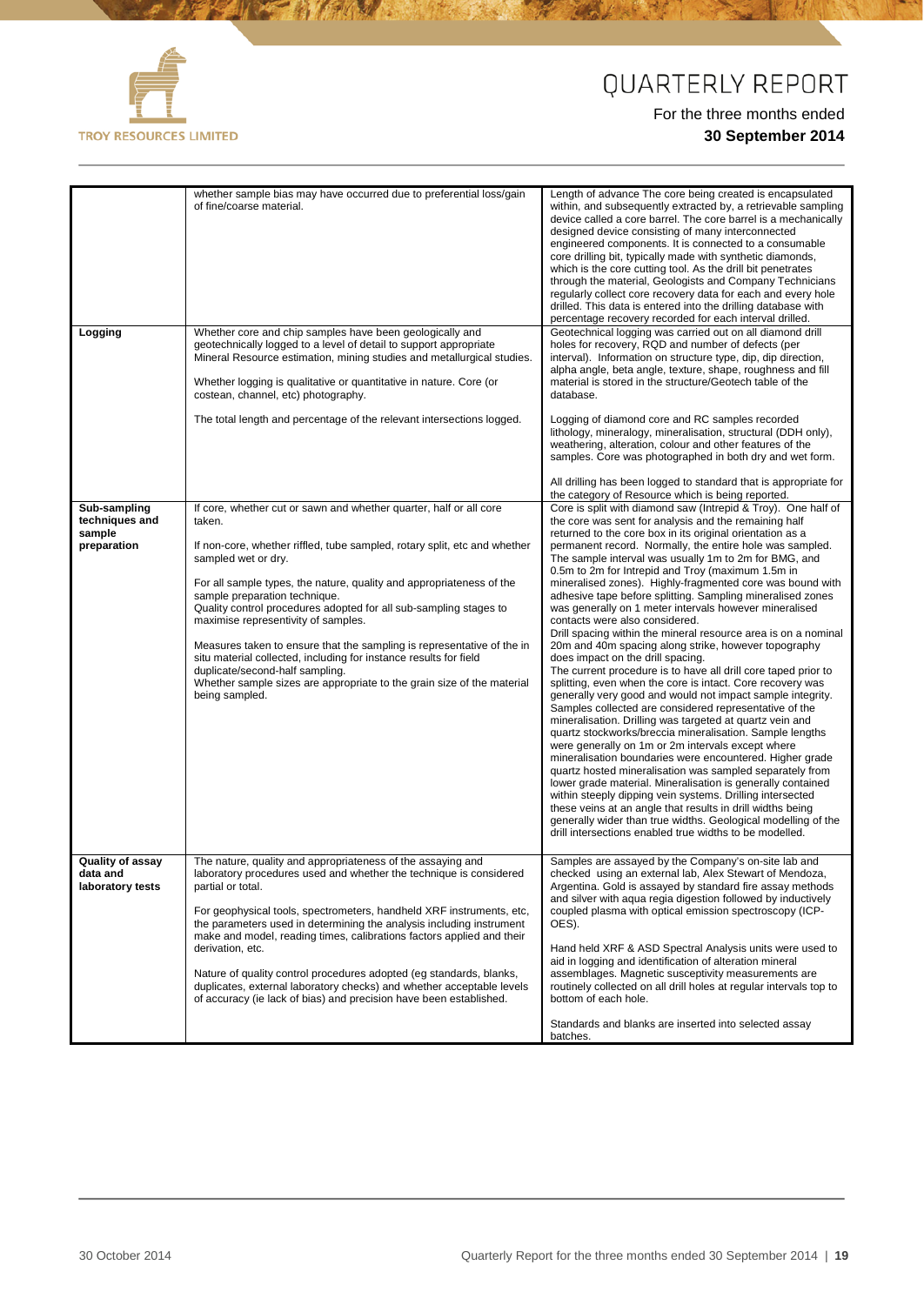

**CHANGE COMPANY** 

# QUARTERLY REPORT

| Verification of<br>sampling and<br>assaying                      | The verification of significant intersections by either independent or<br>alternative company personnel.                                                                                                                                                                                                                                                                             | Significant intersections are verified by more than one<br>alternative company person.                                                                                                                                                                                                                                                                                                                                                                           |
|------------------------------------------------------------------|--------------------------------------------------------------------------------------------------------------------------------------------------------------------------------------------------------------------------------------------------------------------------------------------------------------------------------------------------------------------------------------|------------------------------------------------------------------------------------------------------------------------------------------------------------------------------------------------------------------------------------------------------------------------------------------------------------------------------------------------------------------------------------------------------------------------------------------------------------------|
|                                                                  | The use of twinned holes.                                                                                                                                                                                                                                                                                                                                                            | No adjustments were made to assay data.                                                                                                                                                                                                                                                                                                                                                                                                                          |
|                                                                  | The verification of significant intersections by either independent or<br>alternative company personnel.                                                                                                                                                                                                                                                                             |                                                                                                                                                                                                                                                                                                                                                                                                                                                                  |
|                                                                  | Discuss any adjustment to assay data.                                                                                                                                                                                                                                                                                                                                                |                                                                                                                                                                                                                                                                                                                                                                                                                                                                  |
| Location of data<br>points                                       | Accuracy and quality of surveys used to locate drill holes (collar and<br>down-hole surveys), trenches, mine workings and other locations used<br>in Mineral Resource estimation.<br>Specification of the grid system used.<br>Quality and adequacy of topographic control.                                                                                                          | All drillholes have been located by DGPS in UTM grid.<br>Downhole surveys were completed at the end of every hole<br>where possible using a Reflex Gyro downhole survey tool,<br>taking measurements every 5m.                                                                                                                                                                                                                                                   |
| Data spacing and<br>distribution                                 | Data spacing for reporting of Exploration Results.<br>Whether the data spacing and distribution is sufficient to establish the<br>degree of geological and grade continuity appropriate for the Mineral<br>Resource and Ore Reserve estimation procedure(s) and<br>classifications applied.<br>Whether sample compositing has been applied.                                          | The nominal drillhole spacing is 25m by 25m for Reserves<br>and Resource.<br>The mineralised domains have demonstrated<br>sufficient continuity in both geological and grade to<br>support the definition of Mineral Resource and<br>Reserves, and the classifications applied under the<br>2012 JORC Code.                                                                                                                                                      |
| Orientation of data<br>in relation to<br>geological<br>structure | Whether the orientation of sampling achieves unbiased sampling of<br>possible structures and the extent to which this is known, considering<br>the deposit type.<br>If the relationship between the drilling orientation and the orientation of<br>key mineralised structures is considered to have introduced a<br>sampling bias, this should be assessed and reported if material. | The majority of the data is drilled at orientations, which are<br>orthogonal/perpendicular to the orientation of the mineralised<br>trend. The bulk of the drilling is almost perpendicular to the<br>mineralised domains. Structural logging based on oriented<br>core indicates that the main mineralisation controls are<br>largely perpendicular to drill direction.<br>No orientation based sampling bias has been identified in<br>the data at this point. |
| Sample security                                                  | The measures taken to ensure sample security                                                                                                                                                                                                                                                                                                                                         | Chain of custody is managed by Troy.<br>Samples are crushed and ground on site with pulps sent to<br>Mendoza for assay. Troy personnel manage the sample<br>dispatch.                                                                                                                                                                                                                                                                                            |

|                                                      | Section 2 Argentina – Casposo Reporting of Exploration Results                                                                                                                                                                                                                                                                                                                                                                                                                                                                                                                                                                                                                            |                                                                                                                                                            |
|------------------------------------------------------|-------------------------------------------------------------------------------------------------------------------------------------------------------------------------------------------------------------------------------------------------------------------------------------------------------------------------------------------------------------------------------------------------------------------------------------------------------------------------------------------------------------------------------------------------------------------------------------------------------------------------------------------------------------------------------------------|------------------------------------------------------------------------------------------------------------------------------------------------------------|
| <b>Criteria</b>                                      | <b>JORC Code Explanation</b>                                                                                                                                                                                                                                                                                                                                                                                                                                                                                                                                                                                                                                                              | Commentary                                                                                                                                                 |
| <b>Mineral tenement</b><br>and land tenure<br>status | Type, reference name/number, location and ownership including<br>agreements or material issues with third parties such as joint ventures,<br>partnerships, overriding royalties, native title interests, historical sites,<br>wilderness or national park and environmental settings.                                                                                                                                                                                                                                                                                                                                                                                                     | The Casposo deposit is in San Juan province, Argentina.<br>Troy is the 100% owner of the project through local<br>subsidiary Troy Resources Argentina Ltd. |
|                                                      | The security of the tenure held at the time of reporting along with any<br>known impediments to obtaining a licence to operate in the area.                                                                                                                                                                                                                                                                                                                                                                                                                                                                                                                                               | Troy has been mining and processing at Casposo since<br>2009.                                                                                              |
| <b>Exploration done</b><br>by other parties          | Acknowledgment and appraisal of exploration by other parties.                                                                                                                                                                                                                                                                                                                                                                                                                                                                                                                                                                                                                             | Previous to Troy surface exploration had been conducted by<br>Intrepid and Battle Mountain. Troy has since conducted<br>extensive drilling programs.       |
| Geology                                              | Deposit type, geological setting and style of mineralisation.                                                                                                                                                                                                                                                                                                                                                                                                                                                                                                                                                                                                                             | Casposo is a low sulphidation gold/silver deposit.                                                                                                         |
| Drill hole<br>information                            | A summary of all information material to the understanding of the<br>exploration results including a tabulation of the following information<br>for all Material drill holes:<br>easting and northing of the drill hole collar<br>elevation or RL (Reduced Level – elevation above sea level in metres)<br>of the drill hole collar<br>dip and azimuth of the hole<br>down hole length and interception depth<br>hole length.<br>If the exclusion of this information is justified on the basis that the<br>information is not Material and this exclusion does not detract from the<br>understanding of the report, the Competent Person should clearly<br>explain why this is the case. | This information is tabulated in Table 2.                                                                                                                  |
| Data aggregation<br>methods                          | In reporting Exploration Results, weighting averaging techniques,<br>maximum and/or minimum grade truncations (eg cutting of high<br>grades) and cut-off grades are usually Material and should be stated.<br>Where aggregate intercepts incorporate short lengths of high grade<br>results and longer lengths of low grade results, the procedure used for                                                                                                                                                                                                                                                                                                                               | Results reported are weighted on sample interval length. No<br>top cuts have been applied.                                                                 |